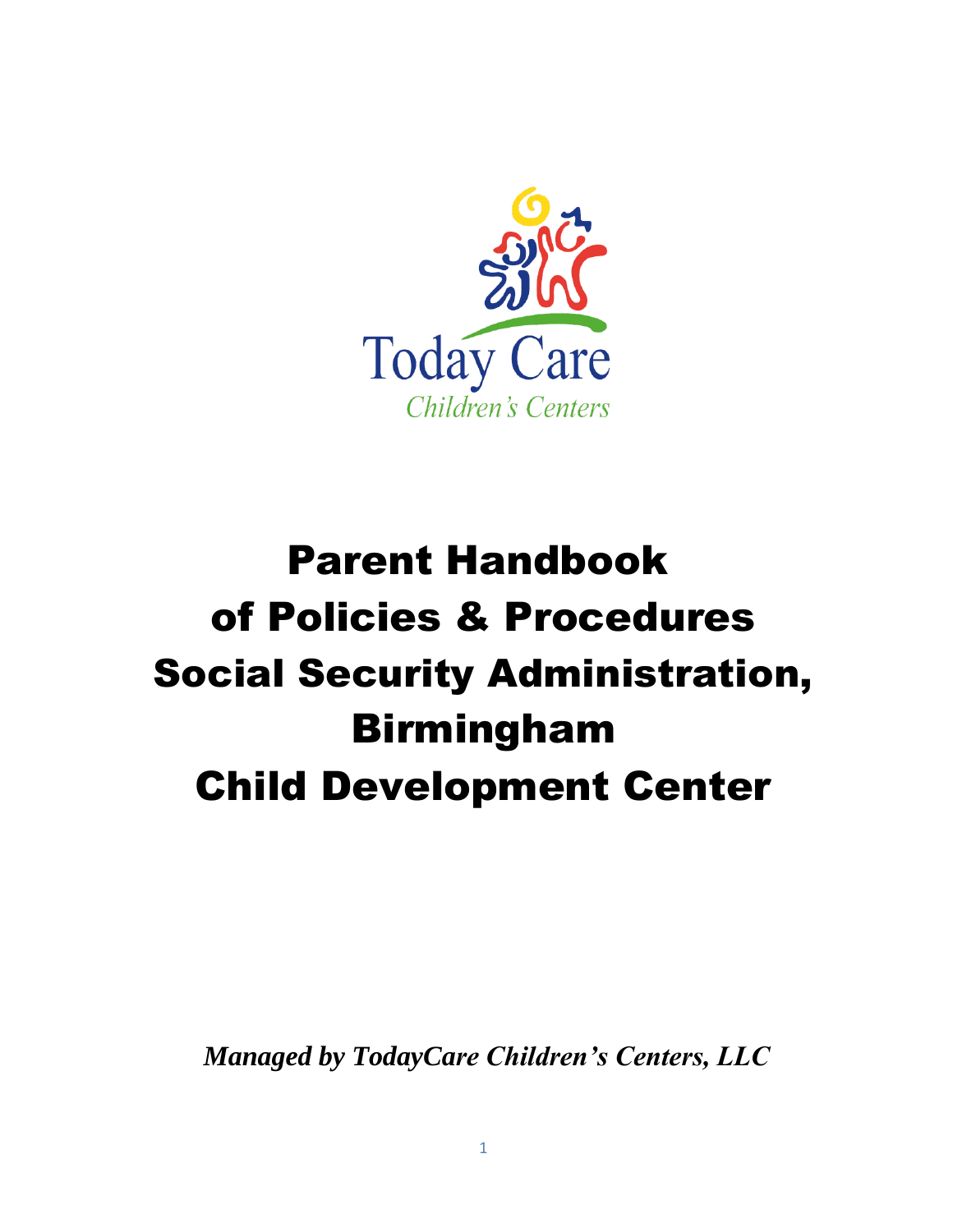

Dear Parents,

Welcome to the Social Security Administration Birmingham Child Development Center, a center serving the families of employees of Social Security Administration. Social Security Administration Child Development Center is managed by TodayCare Children's Centers; a company that specializes in the development and management of employer-sponsored child care programs.

TodayCare Children's Centers, in conjunction with the center staff, has developed a program to meet your needs as working parents and the developmental needs of your children. Assisted by a generous subsidy provided by Social Security Administration, the Center is able to offer a high-quality childcare program that is affordable, convenient and accessible for the hours that you work at Social Security Administration.

The Parent Handbook is intended to provide helpful information about the philosophy and operational policies of the Center. We hope the handbook will be useful to you as you prepare to enter your child in the program. Center management and the President/COO of TodayCare is available to answer any questions you may have about the program.

Our goal is to provide children with a safe, nurturing environment in which they may grow and learn. Thank you for sharing your child with us.

Sincerely,

Johnetta Nicholson **Director** 

Judy E. Simpson President/COO TodayCare Children's Centers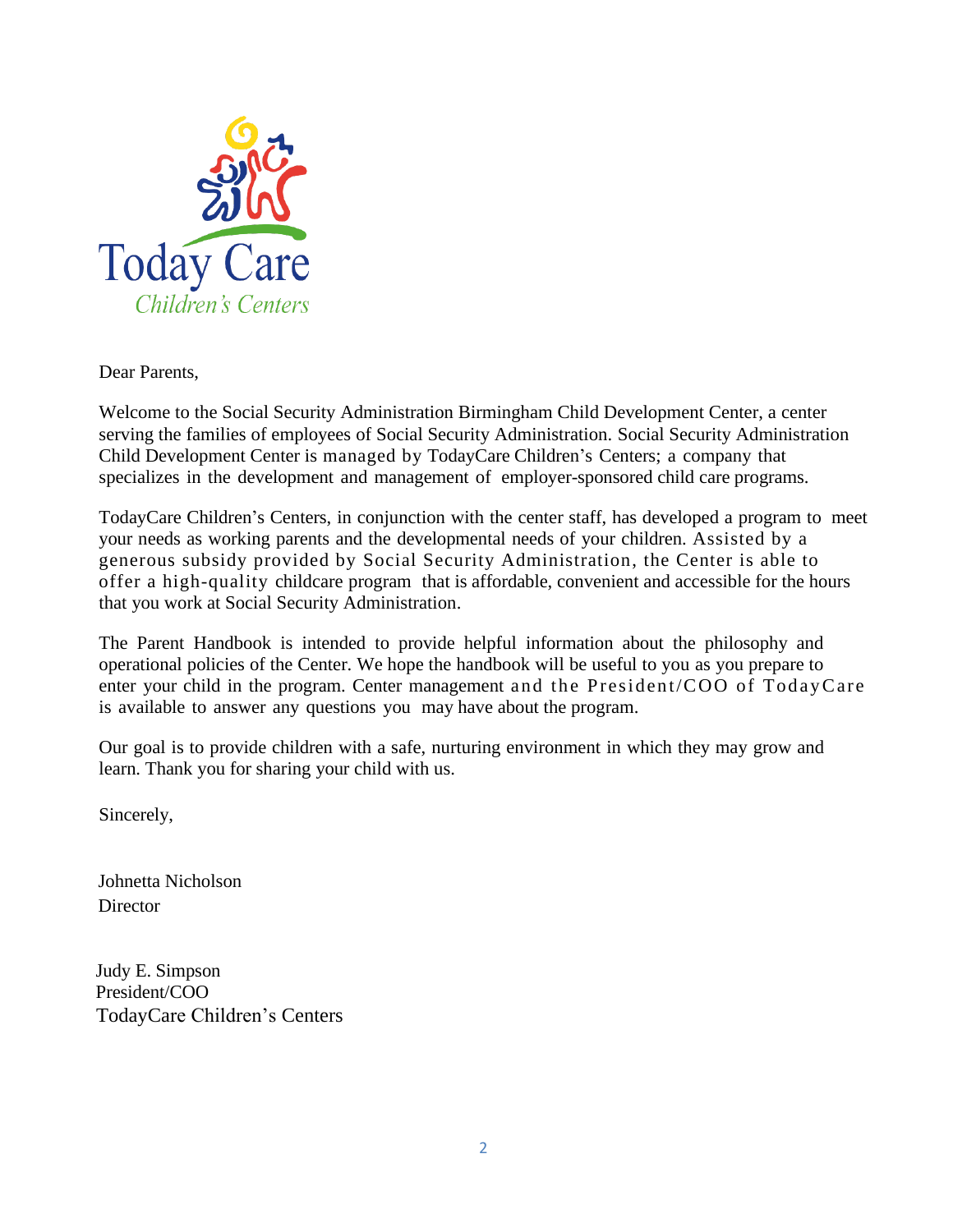# TABLE OF CONTENTS

| <b>Welcome</b>                                          | Page 5  |
|---------------------------------------------------------|---------|
| Mission Statement & Philosophy                          |         |
| <b>Program Goals</b>                                    | Page 6  |
| <b>NAEYC</b> Accreditation                              | Page 7  |
| Childcare in Corporate/Government sponsored Environment | Page 8  |
| <b>Enrollment Procedures &amp; Orientation</b>          | Page 8  |
| <b>Hours of Operation</b>                               | Page 9  |
| <b>Attendance</b>                                       | Page 9  |
| <b>Subsidies</b>                                        | Page 10 |
| Tuition                                                 | Page 10 |
| <b>Safety and Emergency Procedures</b>                  | Page 10 |
| Clothing                                                | Page 11 |
| <b>Birthdays</b>                                        | Page 11 |
| <b>Safe Arrival and Departure</b>                       | Page 12 |
| <b>Parents as Partners</b>                              | Page 12 |
| <b>Open Door Policy</b>                                 | Page 12 |
| <b>Eco-Healthy Practices</b>                            | Page 12 |
| <b>Parent Volunteers</b>                                | Page 13 |
| <b>Parent Support Group</b>                             | Page 13 |
| <b>Our Commitment to Communication</b>                  | Page 14 |
| Daily Communication                                     | Page 14 |
| Website                                                 | Page 14 |
| <b>Newsletters</b>                                      | Page 14 |
| <b>Parent/Teacher Conferences</b>                       | Page 15 |
| <b>Resolving Parent Concerns</b>                        | Page 15 |
| <b>Curriculum/Program Policies</b>                      | Page 16 |
| Programs for Infants & Toddlers                         | Page 16 |
| <b>Programs for Preschoolers</b>                        | Page 19 |
| <b>Positive Guidance</b>                                | Page 20 |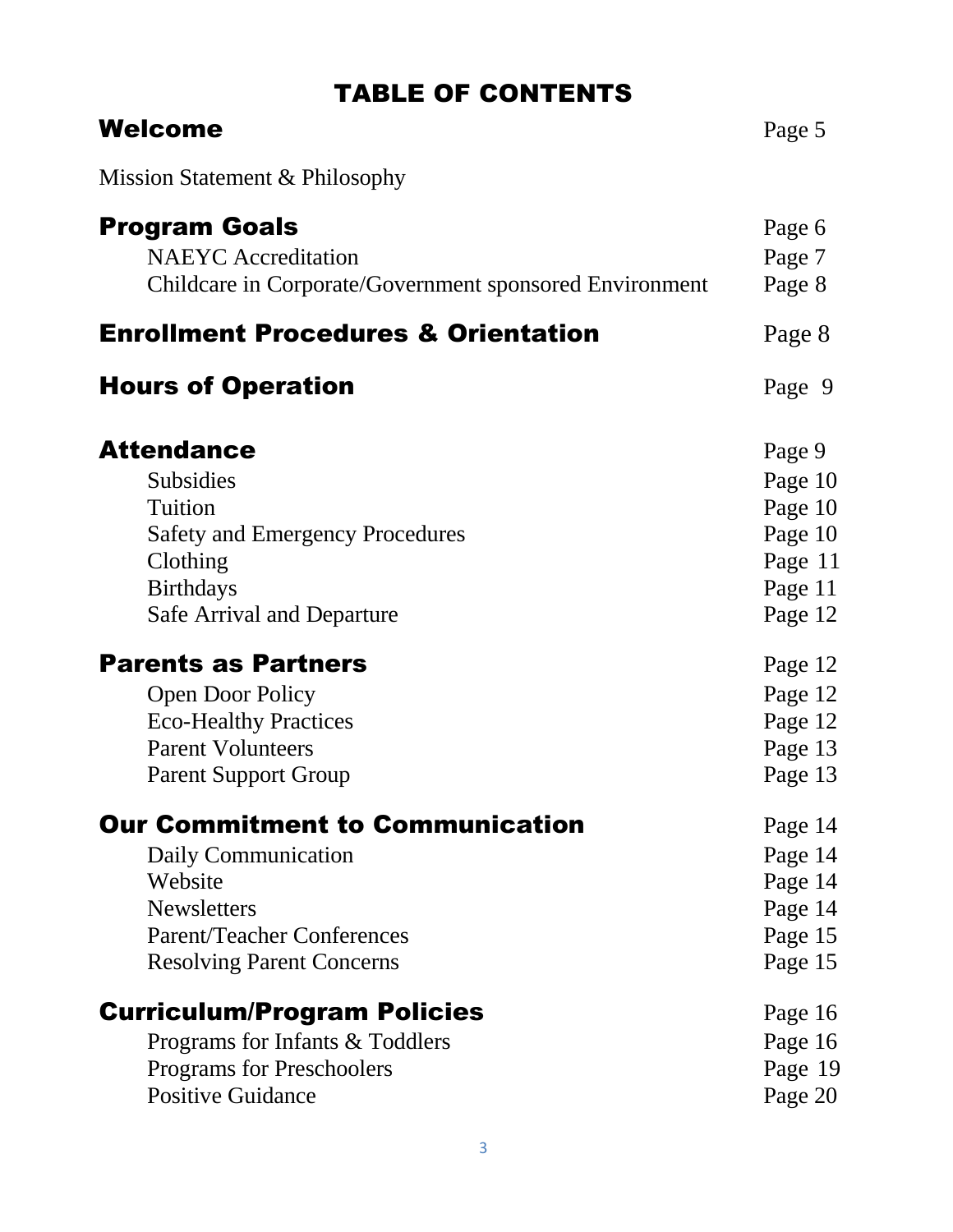| Diapering                       | Page 21 |
|---------------------------------|---------|
|                                 |         |
| <b>Toilet Learning</b>          | Page 21 |
| <b>Celebrating Holidays</b>     | Page 22 |
| Special Needs Children          | Page 22 |
| Nap Time                        | Page 22 |
| <b>Field Trips</b>              | Page 22 |
| <b>Outdoor Play</b>             | Page 23 |
| Meals & Snacks                  | Page 23 |
| Infant Feeding                  | Page 24 |
| Nursing Mothers                 | Page 25 |
| Sleeping                        | Page 25 |
| Should Parents Stay? It Depends | Page 25 |
| Saying Good-Bye the First Day   | Page 25 |

#### Operational Policies

| Days & Hours of Operation              | Page 25 |
|----------------------------------------|---------|
| Withdrawal & Disenrollment             | Page 26 |
| <b>Termination of Childcare</b>        | Page 27 |
| <b>Risk Management</b>                 | Page 27 |
| <b>Staffing</b>                        | Page 27 |
| Cooperating with Regulatory Agencies   | Page 28 |
| Child Custody                          | Page 28 |
| <b>Chronic Medical Conditions</b>      | Page 29 |
| Immunizations                          | Page 29 |
| <b>Medications</b>                     | Page 29 |
| Illness and Injury                     | Page 30 |
| <b>Health Consultation</b>             | Page 31 |
| <b>Waiting List</b>                    | Page 31 |
| <b>Sibling Discount</b>                | Page 32 |
| <b>Tax Statements</b>                  | Page 32 |
| <b>Safety and Emergency Procedures</b> | Page 32 |
| <b>Recommended Dress</b>               | Page 33 |
|                                        |         |

# Your Child's First Day

| What to Bring     | Page 33 |
|-------------------|---------|
| What not to Bring | Page 34 |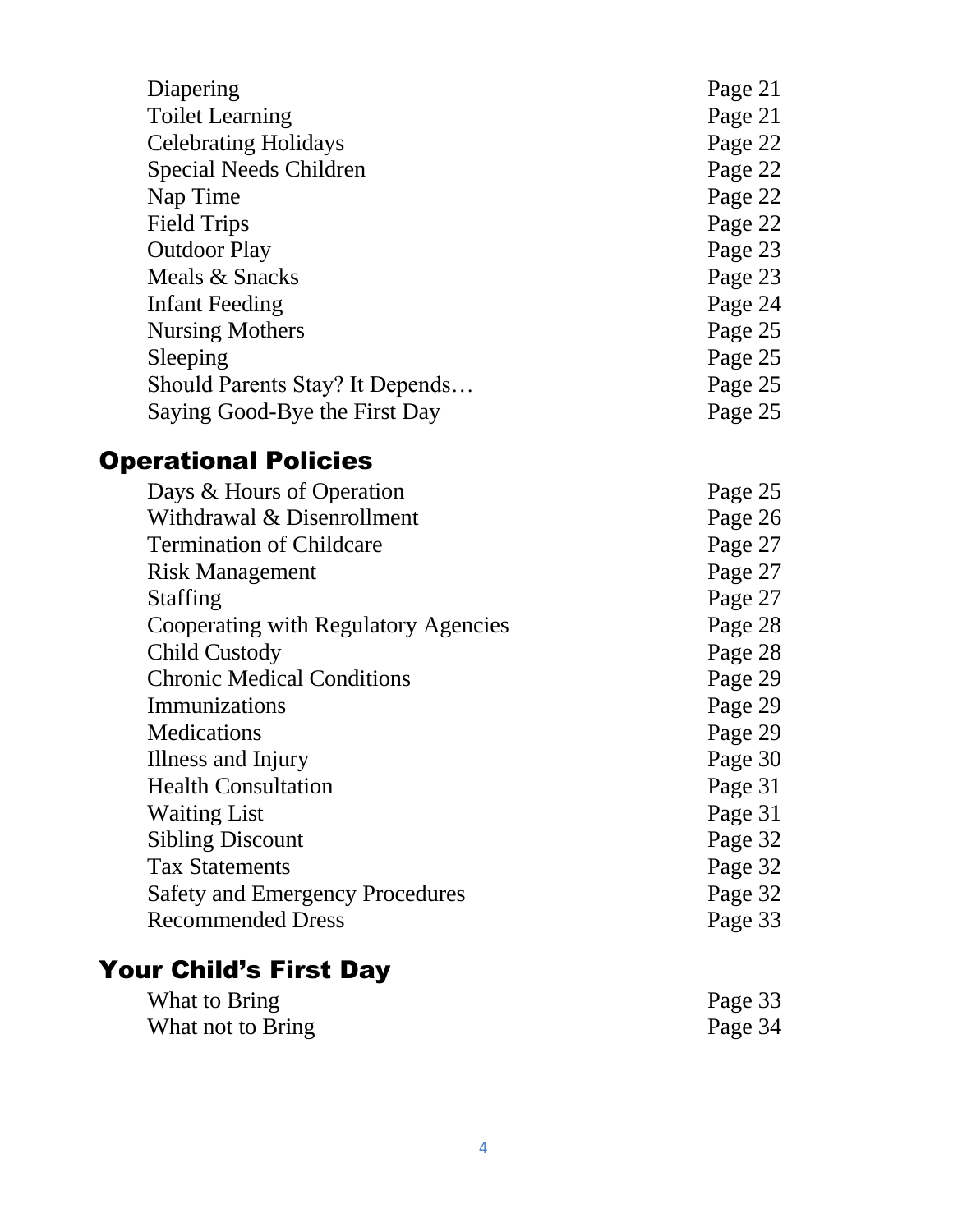#### Welcome to the Social Security Administration Child Development Center

#### **Managed by TodayCare Children's Centers**

You have just made one of the most important decisions regarding your child that you will make in the next few years. Early childhood experiences will have a long-term effect on your child's self-esteem, socialization and future academic abilities.

#### Mission Statement & Philosophy

TodayCare Children's Centers (TCCC) at Social Security Administration is committed to providing a safe and secure environment that is marked by excellence. We recognize the unique educational and developmental needs of our children. We are devoted to delivering a quality program that is rich in open communication, fosters lasting relationships and provides educational stimulation.

We believe in a family approach to child care. We recognize and respect parents as the most important influence in the lives of their children. It is our aim to work closely with parents as we assist in the care of their children. Parents have the right and responsibility to share in decisions about their children's care and development. We know that supporting the family is critical to the effectiveness of our work.

TodayCare Children's Centers believes early childhood is the most significant period of children's lives for preparing them for future success. Our goal is to facilitate the development of children who are:

- Competent
- Curious
- Initiating
- Cooperative
- Self-Directed
- Resourceful
- Exploring
- Attentive
- Cheerful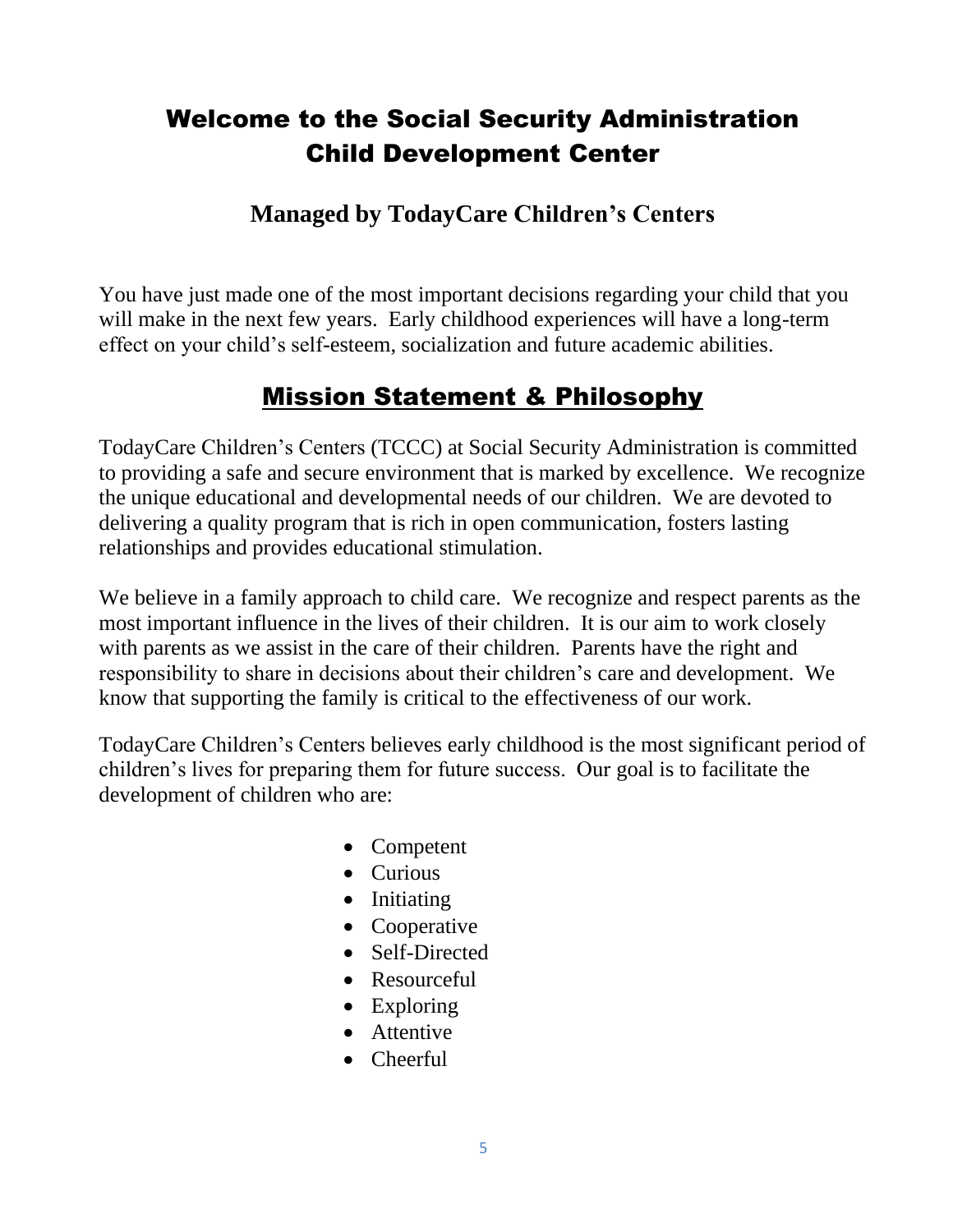Our program is planned to generate excitement in learning and nurture pro-social skills. TodayCare Children's Centers believes development of intellectual curiosity, selfdiscipline and internal motivation are fundamental to the learning process. We further believe a vital part of the curriculum involves fostering feelings of security, self-confidence and independence. Central to TodayCare's philosophy is the idea that parents and our program are partners in nurturing each child's development. Therefore, a critical part of the program is open communication and close working relationships with parents.

TodayCare's philosophy is based on the belief that learning is achieved when each child works at his/her individual level in a supportive and unpressured atmosphere. Our program encourages divergent thinking, creative problem-solving and communication skills. Emphasis is placed on the process children use in learning and experiencing their world, instead of a "Final Product." We believe that young children learn best through play and direct experiences with the real world. Children who are free to make discoveries, explore skills, initiate ideas, and experience successes and failures within a supportive environment have a solid foundation in life for future success and happiness.

We believe that the childcare center staff is one of the most important factors determining a quality experience for children and families so we employ only the best and brightest child development professionals. We value experience in group care of young children and formal child development training and education. Each staff member must be a caring, nurturing individual and must complete TodayCare Children's Centers own training series prior to their actual involvement with children in our programs. The staff is supervised daily and evaluated regularly. Nurturing and caring staff is very important in our environment. Staff members receive a great deal of support for the important work they do which keeps staff turnover very low.

# PROGRAM GOALS

The goals of the program are to provide an environment that allows children, at their own pace, to:

- Find success in activities of their own choosing and discover the challenge of new experiences.
- Grow in the feeling that they are unique and valued persons.
- Experience comfortable, secure relationships with peers and adults.
- Learn to define and express feelings.
- Build strength, muscular coordination and physical skills.
- Learn to manage routines and develop good health habits.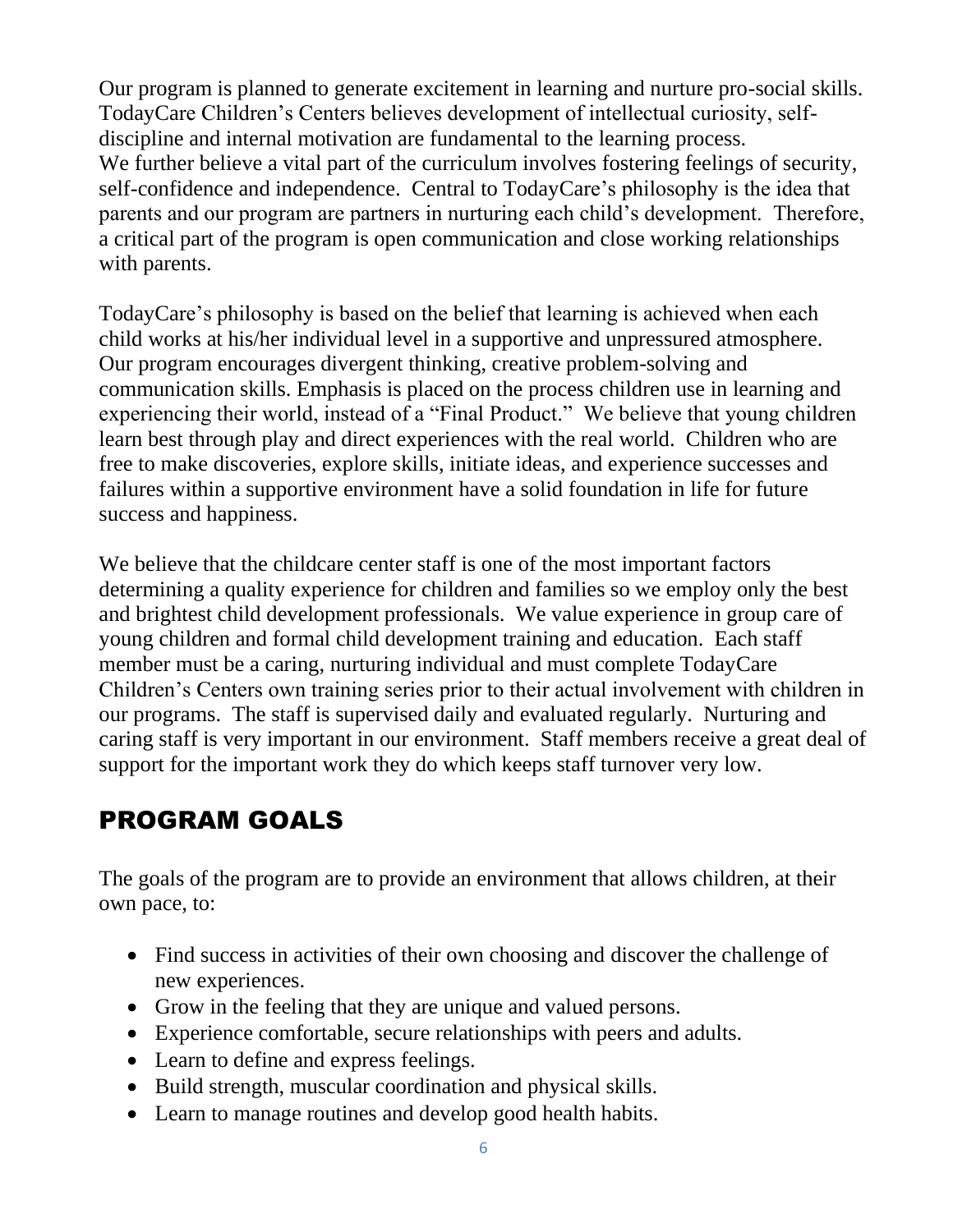- Grow in understanding of the world in which they live, both natural and social environments.
- Develop concepts appropriate to age in solving problems and in broadening cognitive development.
- Experience creative expressions through art, music, literature and dramatic play.
- Broaden communication skills through language development.
- Try new foods and develop healthy, nutritional eating habits.
- Develop internal controls for their own behavior.

We achieve these goals by:

- Following the curriculum guidelines as outlined for each age group.
- Providing a highly organized environment using learning centers with developmentally appropriate activities in each center.
- Setting a minimum of appropriate rules to define clear boundaries and expectations for activities and behavior.
- Limiting "whole group" activities and emphasizing individual and small-group experiences.
- Directing learning experiences.
- Using open-ended questioning techniques.
- Using teachers as "Facilitators."
- Developing skill-based, weekly activity plans.
- Providing low staff/child ratios and small group sizes.
- Developing a curriculum based on the child's realm of understanding, experience and awareness.
- Emphasizing multi-cultural and non-sexist language usage and activities.
- Using transition activities.
- Expecting teacher/child interactions which enhance the child's self-esteem.

Everyone at TodayCare understands and accepts wholly that each child is an individual and must be valued, respected and nurtured.

# NAEYC Accreditation

The National Association for the Education of Young Children (NAEYC) accredits early childhood programs that meet specific criteria for high quality. These standards go beyond the state standards and fewer than 10% of the child care programs in the United States meet the criteria. For more information regarding NAEYC Accreditation, you can find it at [www.naeyc.org](http://www.naeyc.org/) and click on accreditation. SSA Birmingham is a NAEYC accredited childcare center.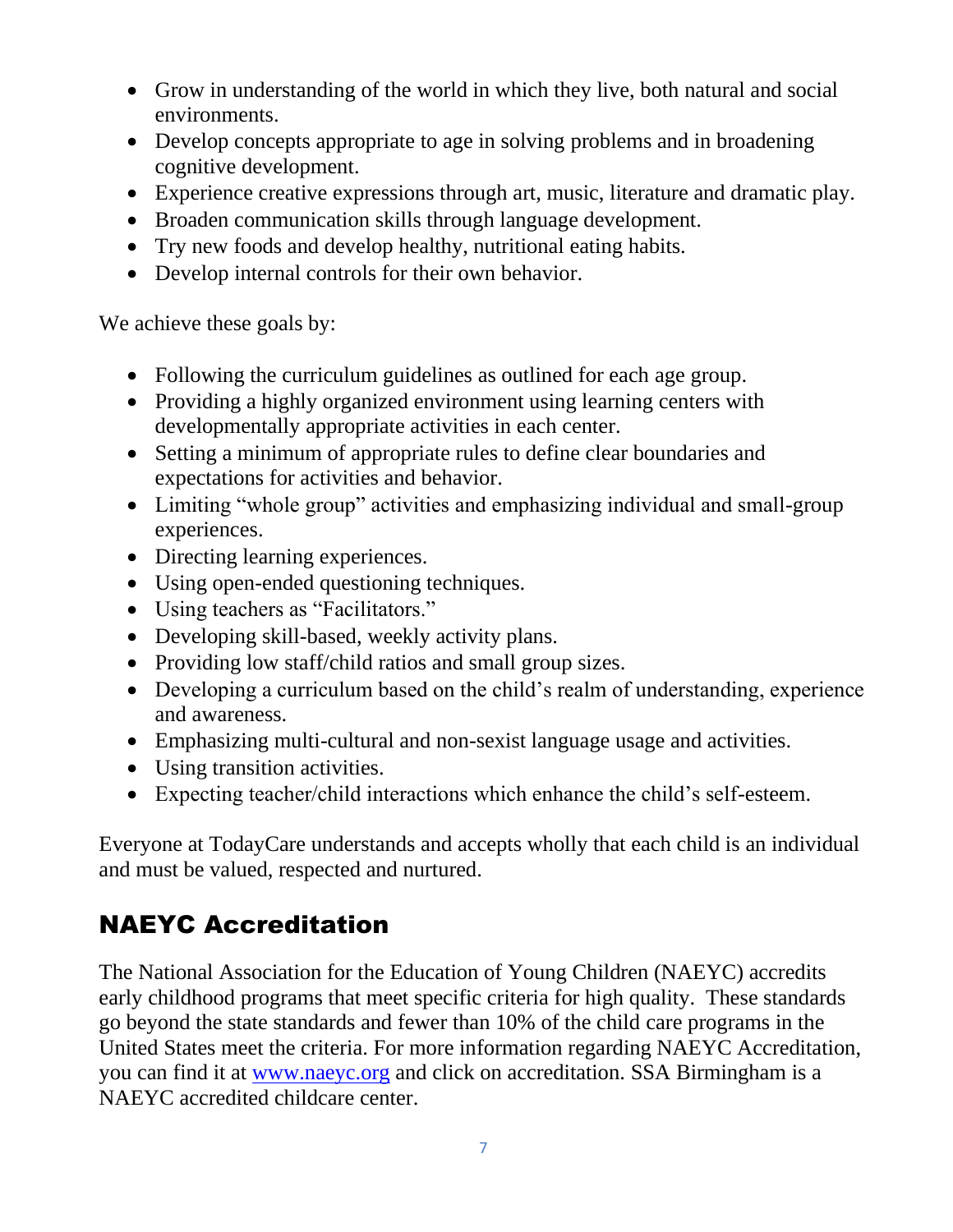#### ChildCare in Corporate/Government Sponsored Environment

Childcare in a corporate sponsored environment is slightly different than childcare in a community childcare setting. Childcare sponsored by an employer is a three-way partnership – parents, employer and the center. The center is much like a private school with policies that reflect the needs of the corporate community.

TodayCare at Social Security Administration offers a high quality, developmentally appropriate program – it is not a babysitting service. We adhere to guidelines set forth by the National Association for the Education of Young Children and State of Alabama licensing requirements. This commitment to quality ensures that the needs of the children are met and that policies and practices are for the good of the children. The center enables parents to focus on their jobs knowing that their children are receiving the best care.

#### ENROLLMENT PROCEDURES AND ORIENTATION

Enrollment is open to all Social Security Administration employees, additional federal agencies and the community without discrimination in regard to sex, race, color, creed or political belief. Vacancies in the classes are filled by wait list applications bearing the earliest date with SSA employees having priority.

During enrollment procedures, a special orientation process will be arranged in order to provide families with important information about our program philosophy and daily operating policies and procedures. This orientation session will also allow time for parents to become better acquainted with the teachers who will be working most closely with their children. Several forms will be provided prior to, or during, our orientation which must be completed on, or prior to, a child's first day in the program:

- Parental Enrollment Agreement signed by both parents
- Child Background Information All About Me
- Emergency Authorization
- Immunizations and Health Record (signed by physician). The form should be periodically updated as additional shots are received.
- Permission Forms
- Enrollment Agreement Form
- Release Authorization
- Payroll Deduction Form
- Additional forms as required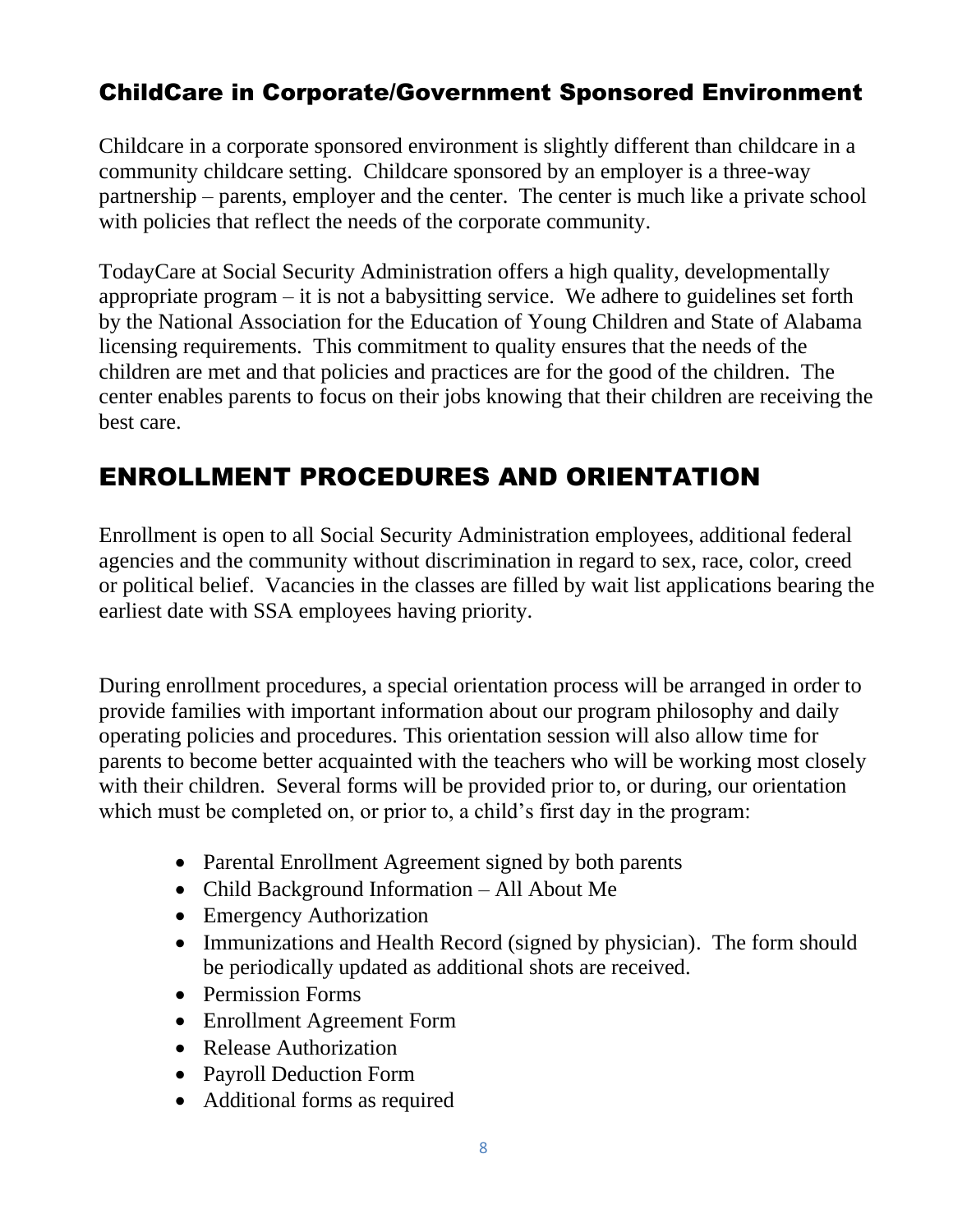All children enrolled in the Center must present a physician's certificate of good health/physical before attending.

Children must be immunized in accordance with standard pediatric practice in order to be admitted to the Center. Infants and toddlers must follow the American Academy of Pediatrics recommended immunization schedule and provide a written record to the Center verifying each immunization so that the Center's records are kept current. Pertussis vaccine is included in this requirement.

All children must be immunized against Hemophilus Influenza Type B (HIB) and MMR. Children will receive three HIB vaccines with a booster at 12 and 15 months. The first HIB vaccine should be administered at two months.

## HOURS OF OPERATION

Our hours of operation are Monday through Friday. The center is closed on the following holidays:

> New Year's Day Martin Luther King's Birthday President's Day Memorial Day Independence Day Labor Day Columbus Day Veteran's Day Thanksgiving Day Christmas Day

A full-time enrollee is defined as a child attending the Center on a regular schedule Monday – Friday for four/five days per week for a maximum of 9 hours per day.

A part-time enrollee is defined as a child attending the Center on a regular schedule either two or three days per week.

Back-up Child Care – Reservations may be made one week in advance for one day at a time. If space is not available for the date and time requested, you will be put on a Wait List and notified when space becomes available.

#### ATTENDANCE

• We encourage a child's arrival prior to 9:00 a.m. as daily planned activities begin no later than this time.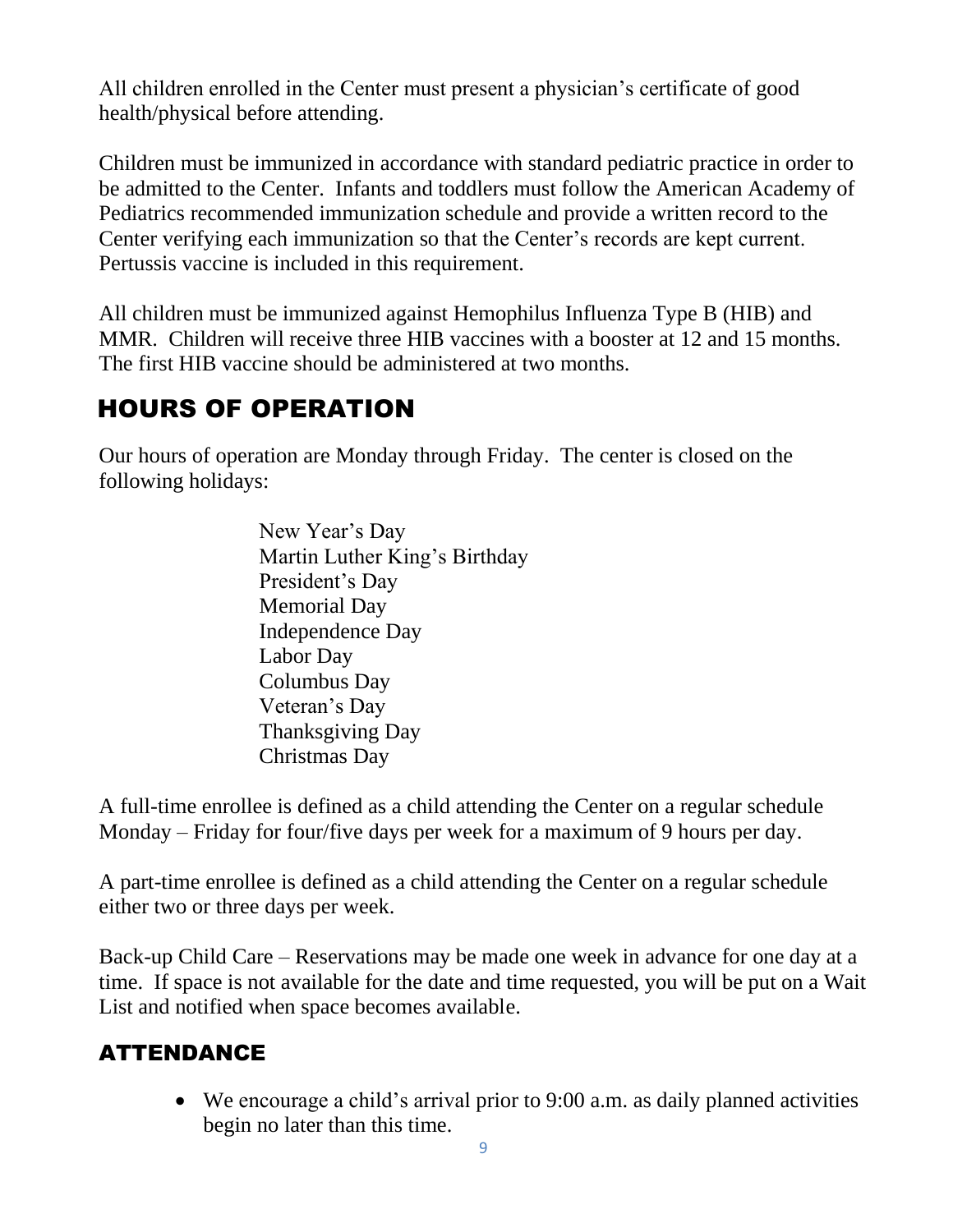- If your child is to be absent or late, either in arriving or pickup, you must notify the center.
- Full tuition is charged for holiday, inclement weather and half day training closings.
- If you plan to terminate your child's enrollment, a month's notice is required.

It is important for parents to stay within the hours they have scheduled as closely as possible because staffing is based on children's schedules. Early drop off or late pick up can jeopardize the classrooms' teacher/child ratio. The center closes at 6:00pm. You will need to have picked up your child and be out of the building by 6:00 pm in order to not be charged for late pickup. The late pick up charge is \$1.00 per minute after 6:00 pm.

Teachers plan their daily activities based on the children expected for the days and hours children are scheduled.

#### SUBSIDIES

The Center accepts all federal government child care subsidies. Parents must complete all required paperwork on time to continue enrollment at the Center. All parents are also required to sign a fee agreement, agreeing to be personally responsible for the payment of the tuition even in the event they become ineligible to receive child care subsidies. All other subsidies will be accepted on a case by case-by-case basis, as long as the center will be paid the full cost of child care with the subsidy and any other monies provided.

#### TUITION

Tuition is payable bi-weekly and/or monthly and is due by the  $25<sup>th</sup>$  of the month for the next month. If you choose to do payroll deduct, your first payment will be in advance for the next two-week period. If tuition is not paid per schedule, you will be charged a \$10 per day late payment fee. If you receive a Board scholarship or Alabama voucher subsidy, you are responsible for the difference between tuition charged and your subsidy/scholarship.

# SAFETY AND EMERGENCY PROCEDURES

We do everything possible to minimize accidents through various safety procedures, facility inspections, routine maintenance and consistent policies and procedures. We will provide you with written documentation in the event your child is injured while in the Center's care.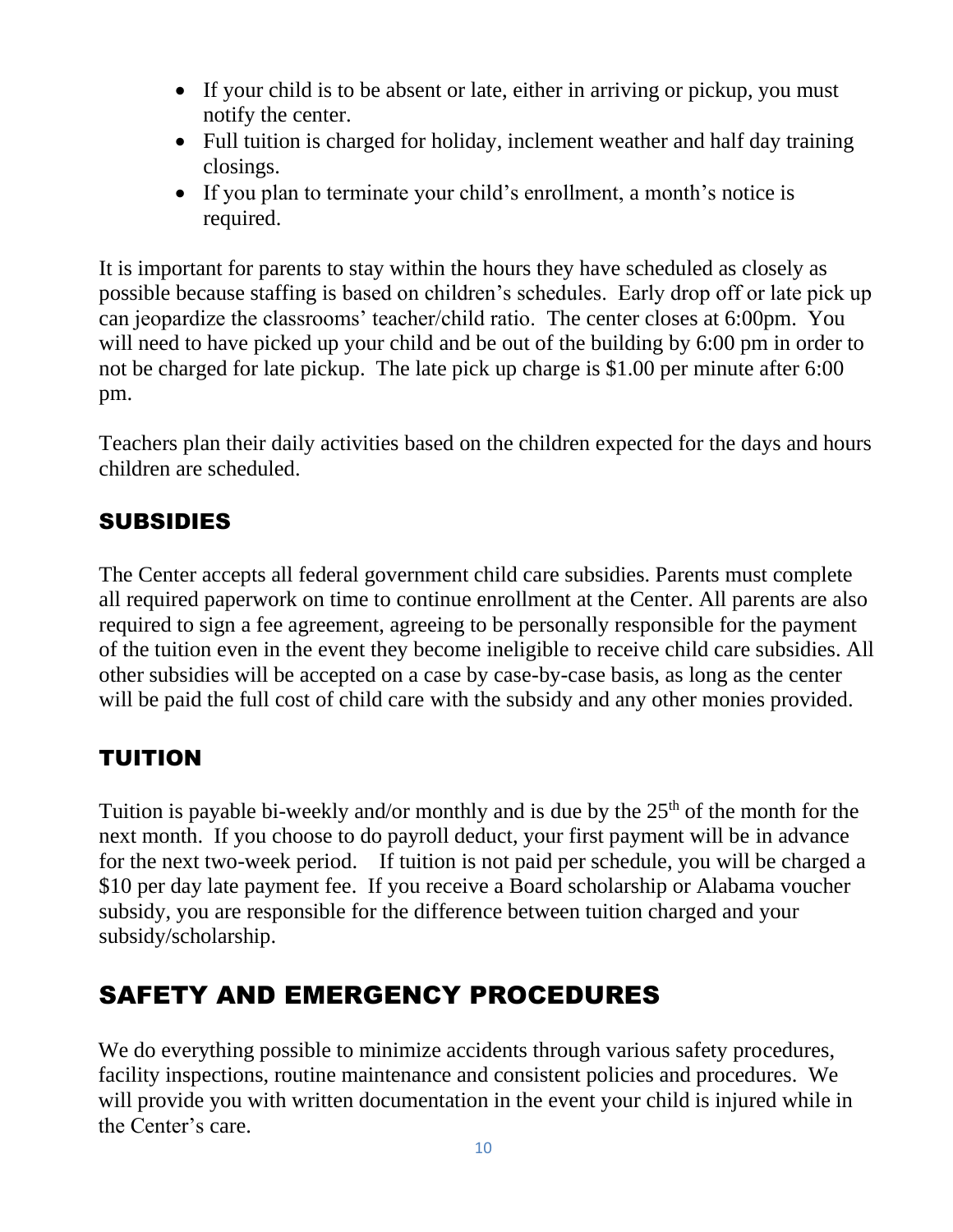Emergency drills for evacuation and severe weather are conducted monthly and plans are posted in each classroom of the Center. In the event of a sudden storm or emergency that prevents you from getting to the Center, we are prepared to care for the children for extended periods. In the unlikely event the Center is damaged and declared unsafe, you will be contacted immediately and evacuation plans will be put in place to enlist the appropriate professional authorities (fire, police, medical) and move the children to safety where they will await your immediate arrival.

#### CLOTHING

Activities at Social Security Administration include running, climbing, painting, resting, eating and many more creative experiences.

- Clothes designed for comfort, play and durability are recommended.
- Party clothes may be planned for special occasions, and parents will be given sufficient notification.
- Labeling of all clothing is important.
- Infants through two-year old should have two complete clothing changes at the Center.
- Preschoolers should have one complete change.
- Each child needs to bring a sheet, a special blanket and soft nap time item if they wish.

Sheets, blankets and clothes should be taken home at least once a week to be laundered.

#### **Birthdays**

Birthdays are an important day for a young child and they will be celebrated at our Center during the regular snack time.

- Parents are invited to provide moderate birthday treats for their child's class and to participate in the celebration. Our center is a peanut and nut free environment. Please remember – no items with nuts. All snacks provided must be commercially prepared with an ingredient list included.
- Please do not provide a clown or other performer. Many children are afraid of clowns and anyone who wears a face mask.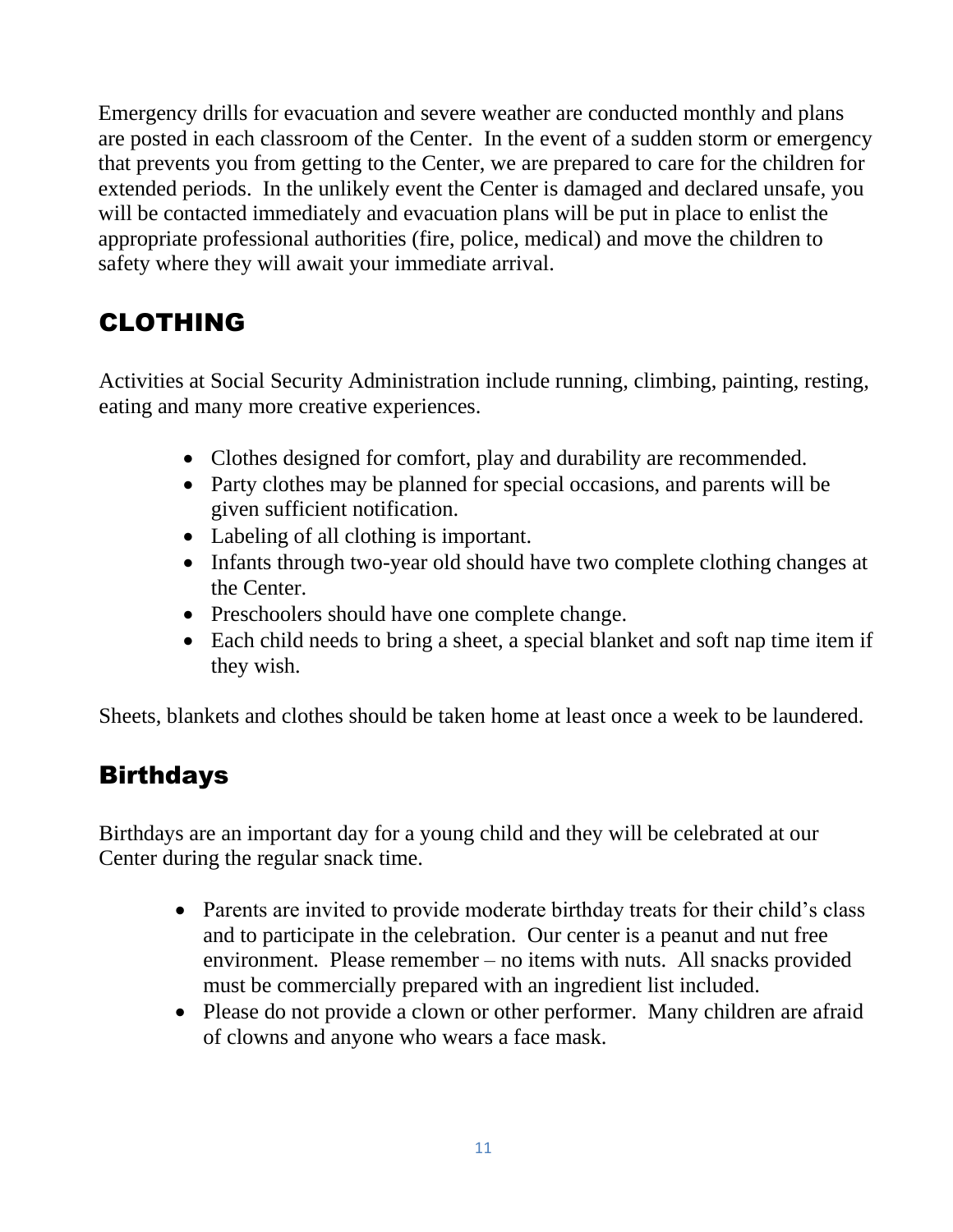#### Safe Arrival and Departure

In order for parents to see each team member in their child's classroom, one staff member works the opening hours and the opposite team member normally works the closing hours. All children are assigned a primary caregiver.

- Parents will sign their child in and escort them to their classroom.
- Please notify the Director and child's teacher the name of the person who will pick up your child if it is different than usual.
- Authorization and proper identification of any persons picking up the child must be on file.
- The parent must sign the child out before leaving the classroom.
- If someone other than an authorized person is to pick up the child, parents must: Call the center and speak to one of the Administrators. Provide the person's name, driver's license number, and a physical description of the person. This information must be sent via fax or email with the parent's signature giving the Center permission to release the child to this person. Please state the approximate time the person will be picking up the child. Give a telephone number where the parent(s) can be reached. The parent will be called back to verify the information previously given.

#### Parents as Partners

Involving parents in center activities is important for both you and your child because it strengthens the community between the child's experiences at home and at the center. Our program offers a variety of ways that you can become involved.

#### Open Door Policy for all Parents

You are welcome to visit the center at any time and are encouraged to do so. Areas have been created so that you can spend one-on-one time with your child. Please discuss with your child's teacher the best time to visit your child's classroom.

#### Eco-Healthy Practices

TodayCare encourages parents to work with the Center to participate in eco-healthy practices such as: reducing your families contact with environmental health hazards such as unhealthy air, heavy metals and chemicals. Please do not leave your car running when it is parked in the parking lot.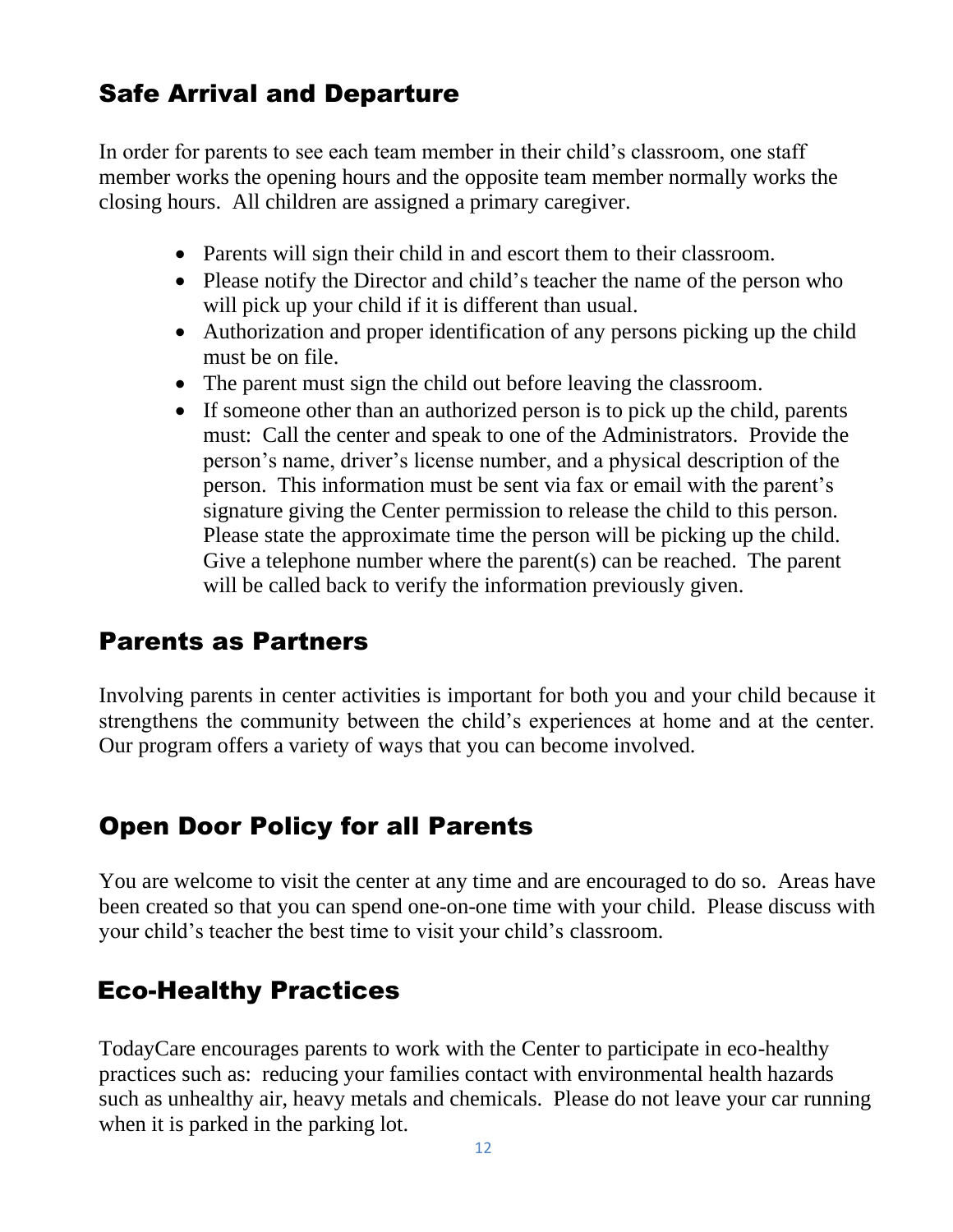TodayCare is aware of and uses eco-healthy practices such as: washing fruits and vegetables before consumption; purchasing non-toxic toys and art supplies; recycling; monitoring daily outdoor air quality; and using least-toxic, fragrance-free cleaning products.

The TodayCare Center at Birmingham participates in Earth Day and includes it in the Curriculum.

#### Parent Volunteers

Parent participation in the classroom is a special treat for the children and the teachers. You are invited to "help out" whenever your schedule permits.

You may wish to bring a special activity for the children or simply participate in the activities planned. Please discuss with teacher before bringing in an activity. Parent volunteers are never left alone in the classroom with children.

#### Parent Support Group

A Parent Support Group (PSG) serves in a supporting capacity to the childcare center. The primary purpose of this group is to provide support and suggestions to the Center regarding:

> Policies – both current and proposed Need for additional services or programs Changes to the facility Need for additional equipment Risk management issues Parenting workshop topics Special activities

The Parent Support Group will typically be composed of 8 to 10 members. Members of the group will include staff and parents who currently have children in the Center. The Group will stay intact for one year at which time all parents in the Center will be solicited to become members of the Group.

To help ensure that the Center's program meets the needs of parents and children, the Parent Support Group will meet regularly. The dates will be posted in the center and on the Center/Parent website and Parent Bulletin Board.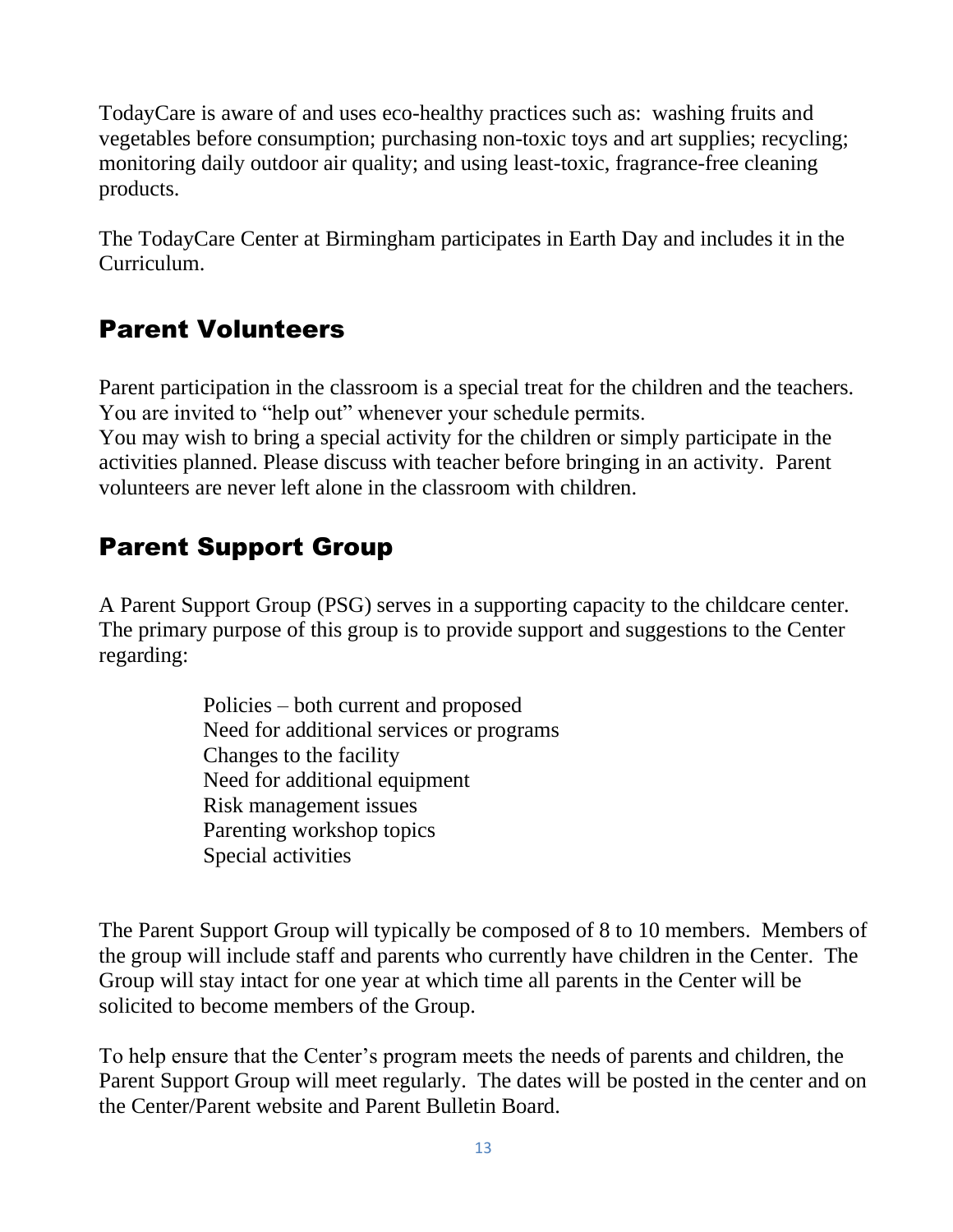#### Our Commitment to Communication

It is the center's responsibility to communicate with you regarding your child's experiences at the SSA Center. Daily communication through the Kids Report App, monthly newsletters and parent/teacher conferences will keep you updated on your child's experiences in center activities. Remember, teachers are interested in working with you to meet your child's individual needs. Please feel free to talk with them about any questions and concerns.

#### Daily Communication

We believe that it is important that all of us who care for your child have a sense of the child's experience, both at home and at the Social Security Administration Center. The daily/weekly communication reports provide information about your child's day/week at the center and a critical communication link with home. Your child's teacher will communicate and share information about your child's day on the Kids Report App. In addition, we encourage informal daily communications between you and your child's teachers. Most classrooms will have a daily intake form for parents to complete.

Along with routine information, the Kids Report App completed by your child's teacher will indicate if there is a special need to meet with them and/or whether any significant information has been noted.

We understand that you have a busy schedule; however, please set aside time to talk with your child's teacher each day and look for notes on the Parent Bulletin Board and TodayCare-SSA Birmingham website for parents.

#### **Website**

The SSA Birmingham Child Development Center has a website where center information, monthly calendars, newsletters, etc. are posted. Each classroom will add a monthly newsletter.

#### **Newsletters**

You will receive a monthly newsletter containing general information about Center and individual classroom activities. If you are interested in contributing to the newsletter, please contact the Center Director.

Newsletters will be posted on the TodayCare-Social Security Administration web site.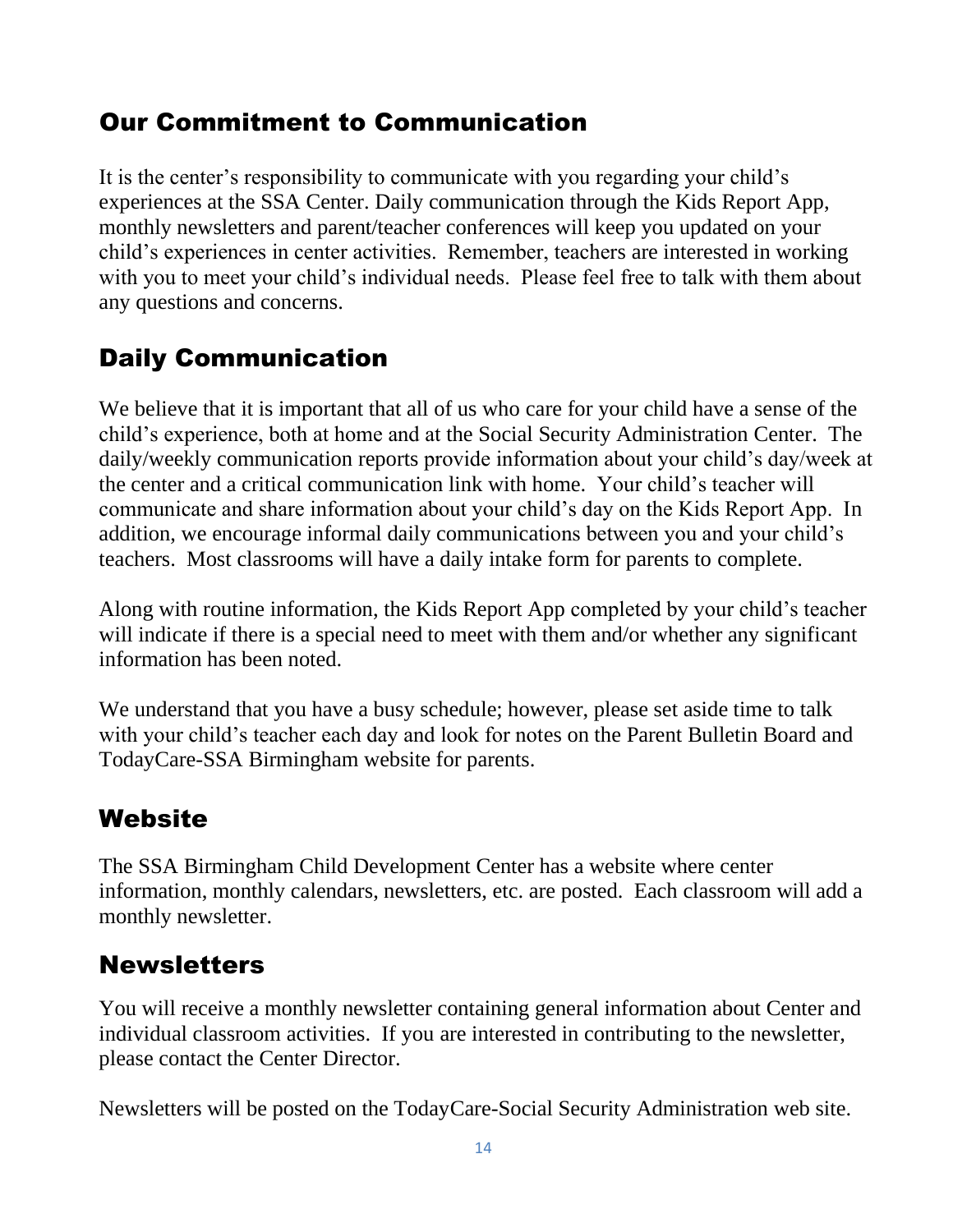#### Parent/Teacher Conferences/Assessments

In order to implement curriculum that is well planned, challenging, engaging, developmentally appropriate, culturally and linguistically responsive and comprehensive, we make ethical, appropriate, valid and reliable assessments for the children. Our curriculum is Creative Curriculum by Teaching Strategies, LLC. We use the Creative Curriculum assessment tool. When children enter our programs, educators will establish a personal file for each child.

The Assessment instrument groups skills and behaviors into four broad categories. The categories are: Social/emotional, language, cognitive and gross and fine motor development. The skills and behaviors are listed in the order that they are likely to emerge.

The assessment is administered through ongoing informal observations. Anecdotal notes give supporting evidence of children's acquisition of skills. The recording and observation of the acquisition of skills and behaviors will be conducted in a natural classroom setting and dated on the instrument as they are learned.

Our teaching staff develop weekly lesson plans to include individual needs of the children. The Curriculum and children's assessments are used as guidelines to meet both the individual needs of the children in the classroom as well as group needs and to help set goals for each classroom. These goals are incorporated into the center's annual Strategic Plan. Your child's individual assessment will be reviewed with you so that any questions can be discussed at the Parent/Teacher conferences.

Parent/teacher conferences are offered twice a year (fall & spring) for full time children. The purpose of the conference is to provide parents with an overview of their child's developmental progress, to get parent input into their child's care and to answer any questions or concerns parents may have regarding their child's stay at the center. A copy of the written assessment is provided to parents at the time of the conference. In addition, any parent may request a parent/teacher conference at any time.

#### Resolving Parent Concerns

Just as teachers are encouraged to discuss concerns with parents, parents are encouraged to ask their child's teachers any questions they may have about their child's care at the Center or about general Center issues. It is important for parents to clear up any questions or misunderstandings quickly. Most concerns are best addressed at the classroom level, but if parents and teachers are not able to reach a mutually satisfactory resolution, parents are encouraged to discuss their concerns with the Center Director.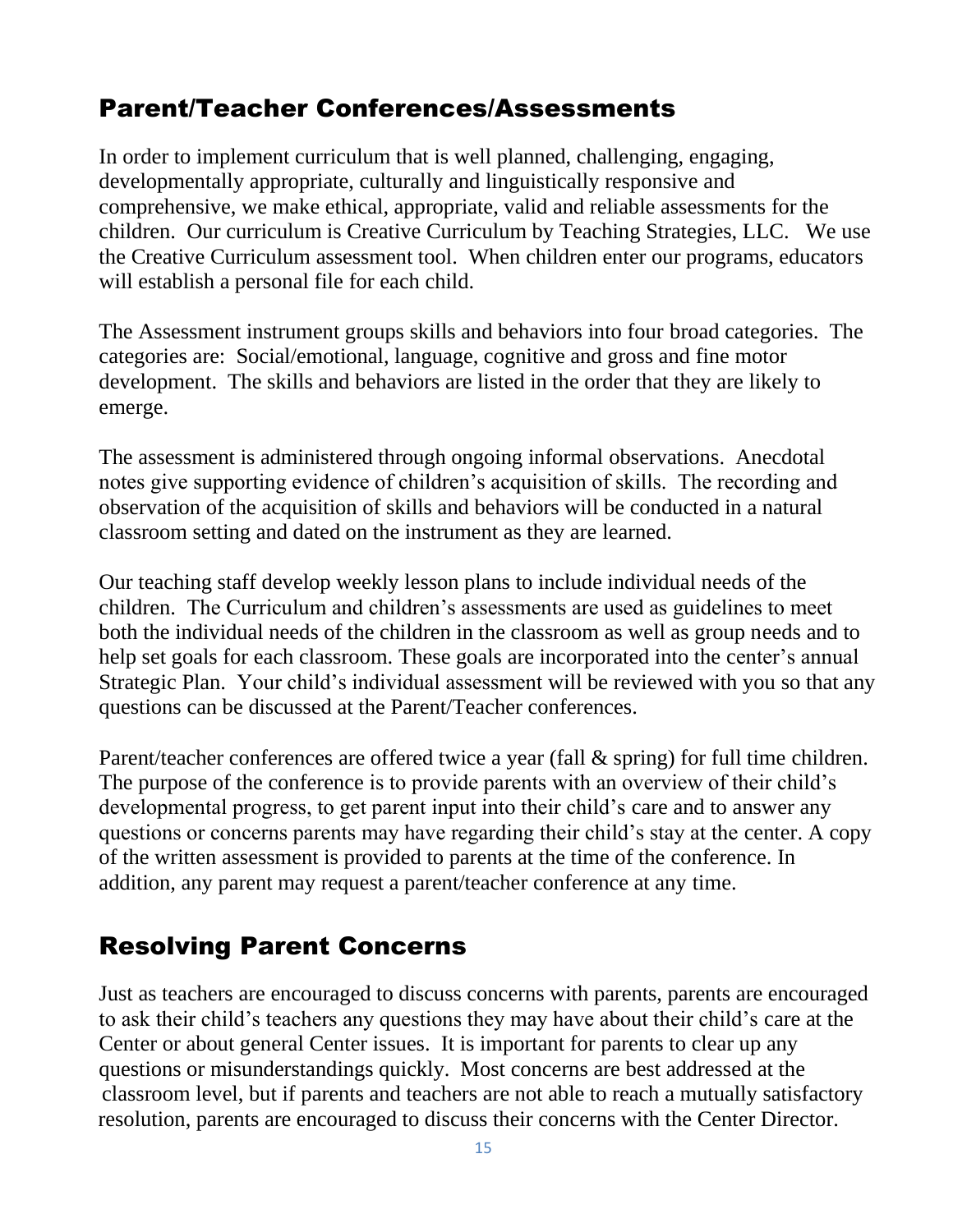Open communication between staff and parents is vital to the smooth operation of the Center. We are committed to the satisfactory resolution of parents' concerns. The President/COO of TodayCare Children's Centers is Judy Simpson. After you have talked with the Center Director and if your concern has not been addressed, please contact Judy. Her telephone number and email address are available at the Center and are on the website.

#### CURRICULUM

As defined by the National Association for the Education of Young Children, "Curriculum is an organized framework that delineates the content that children are to learn, the processes through which children achieve identified curricular goals, what teachers do to help children achieve these goals and the context in which teaching and learning occur." We take this definition one step further in that we believe everything we do in the classroom and on the playground is learning and part of our curriculum. Every contact we have with a child is an opportunity for learning. Though we have lesson plans and daily activities, curriculum cannot be just what is planned or taken from a book. We believe children learn from meaningful experiences that occur often and are relevant to their lives. NAEYC calls this a "developmentally appropriate curriculum."

We utilize Creative Curriculum by Diane Trister Dodge, Teaching Strategies. Teachers are trained annually in the curriculum goals and adapting them to their classroom and children's needs.

#### PROGRAM POLICIES

#### Programs for Infants and Toddlers

We realize the transition of going back to work and leaving your child can be overwhelming. We would like to help make this adjustment as smooth as possible for your family. We have outlined our goals and philosophy of our infant program for you to be able to easily refer to as your child nears each new landmark development.

Infancy is the time when trust, self-worth, and independence/dependence are established.

Our priority with each baby in our infant room is to provide a safe, nurturing environment. Each infant is assigned a primary caregiver to promote bonding and foster communication with each parent. Caregivers are chosen because they are warm, nurturing individuals with experience in caring for young babies. All caregivers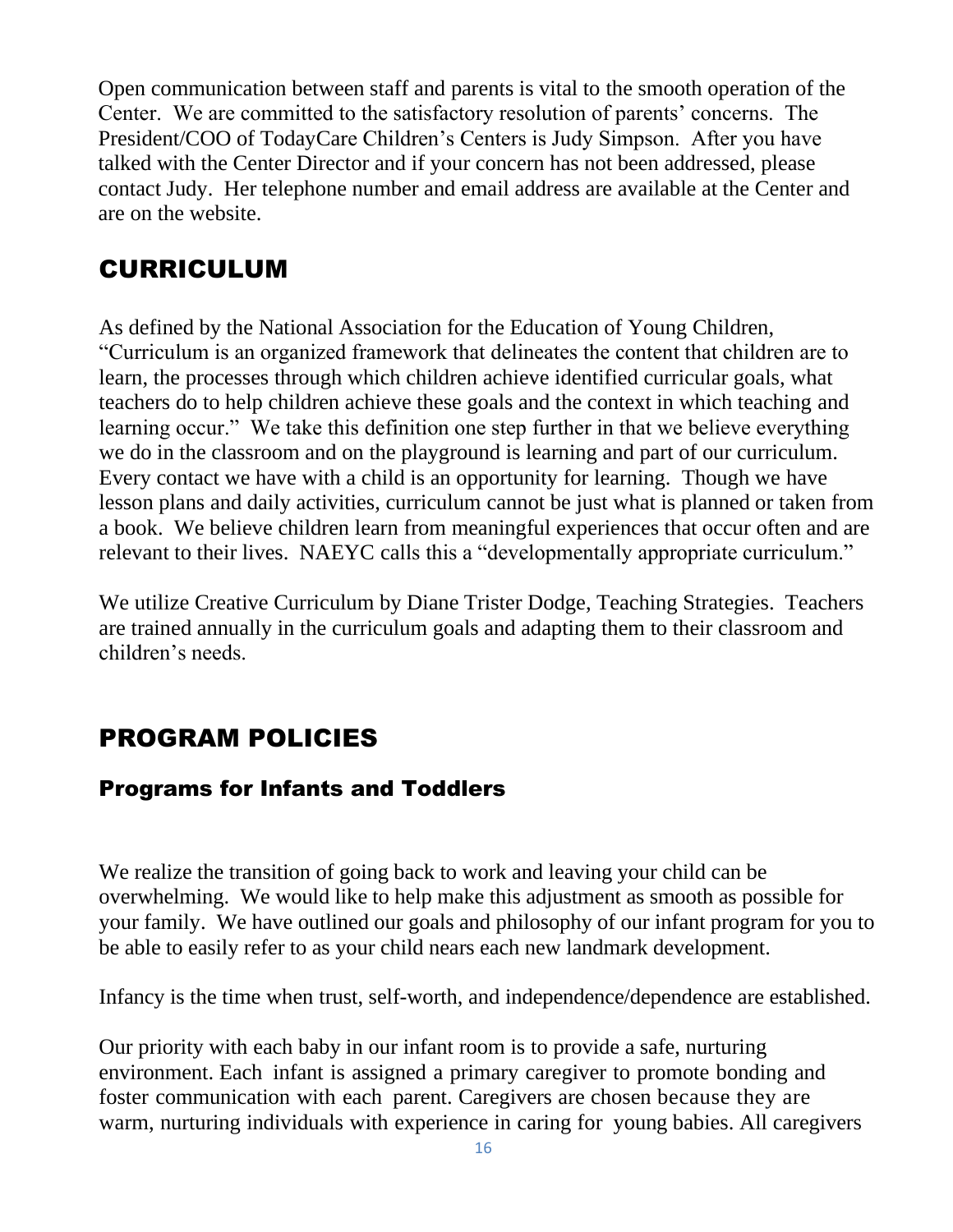go through an extensive training program that includes principles of child development, Social Security Administration/TodayCare policies and practices, and proper techniques in caring for infants in a group setting. All children will be supervised using sight and sound at all times.

Although each child will have his individual schedule, we do have guidelines which help provide consistency and stability for the children and our program.

Upon arrival to the Center each morning, we ask that you fill out your parent report and sign your child in. The information on the parent report lets us know if anything different is going on with your child.

We are a child development center and development begins as an infant. We provide a safe, loving, nurturing atmosphere as well as a challenging environment. The teachers prepare weekly lesson plans. This will keep you informed on how your child is developing physically, emotionally, socially and cognitively. Infants are not pushed to develop at a faster rate than a normal child or to "keep up" with the other children. Activities and infant stimulation are provided to encourage development in a regular sequence. As the child shows signs of being ready for the next developmental task, we will provide activities to assist your child to perfect the task.

Our philosophy is that children learn through play. We believe interaction with the children is as important as being fed and changed. For this reason, we attempt to keep the children on the floor with other children and toys when they are not sleeping. This encourages the child to become aware of his environment and the other children. The teachers are down on the floor interacting with the children as much as the atmosphere of the room at the time allows.

All infants and toddlers will be supervised by both sight and sound. When children are sleeping, teachers will check on them every 15 minutes. All infants and toddlers are easily seen if not in direct line of sight by looking up or slightly adjusting the position by at least one member of the teaching staff.

All infants, 12 months and younger, will be placed on their backs to sleep unless otherwise ordered by a physician. The sleeping surface will be firm and manufactured for sale as infant sleeping equipment and will meet the standards as approved by the US Consumer Product Safety Commission.

All infants will be placed on a firm mattress with a fitted bottom sheet. When a blanket is used on an infant 6 weeks to 8 months, it may only be brought up to the infant's chest. Bumper pads, pillows, sheepskins and other stuffed animals will not be permitted in the cribs. Heads are never covered.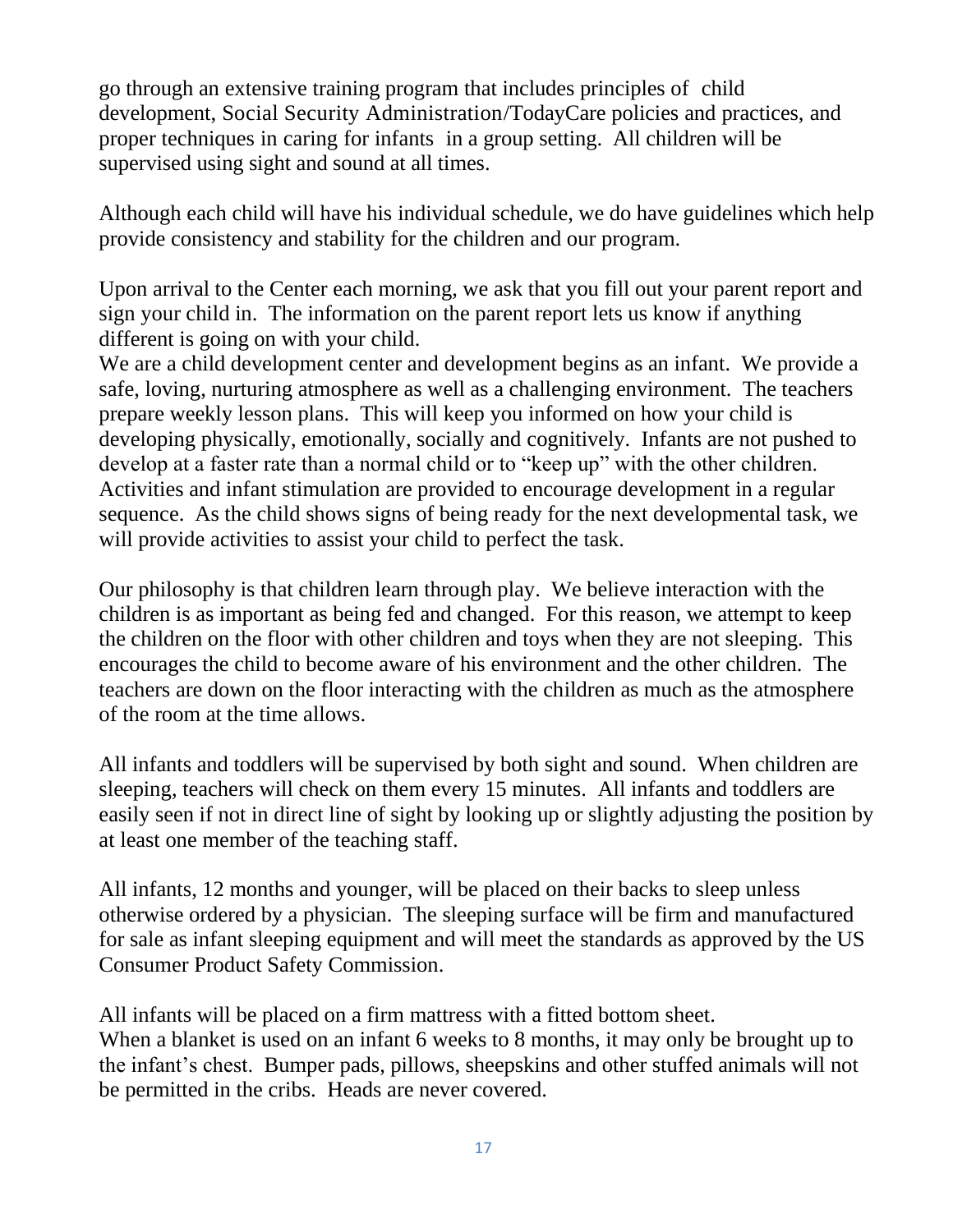For more information on the Back to Sleep Guidelines, please see http://www.nichd.nih.gov/sids/sids/cfm.

Each child will be checked even when within sight and sound. A teacher will check on an infant in their crib every 15 minutes.

Experiences for the youngest children are designed to provide a warm, loving environment that promotes a sense of security and trust. Infants begin to develop positive relationships with adults and the nurturing environment enables them to explore the world around them.

Between the ages of 12 and 15 months, your child will move into the Toddler room. We are quite aware of the physical and emotional changes that your child is going through so we endeavor to make this transition a smooth one. A week or so before the move, we will try to let your child "visit" the new room so they will become familiar with the room and their new teachers as well as their new friends.

Toddlers are moving towards increased autonomy as new skills emerge. They enjoy constant movement as well as new activities and challenges. A consistent schedule, nurturing and patient teachers, and a safe environment rich in activities are keys to successful toddler programs. Promoting language development, learning self-help skills, developing inner controls and positive social skills are the goals for the toddler years.

The Toddler Curriculum is more structured with many more daily activities to satisfy their ever-inquiring mind. We include art, music, finger plays, songs, creative movement, discovery, story time and circle time. These are all age-appropriate activities.

TodayCare Children's Centers uses the guidelines defined in Developmentally Appropriate Practice in Early Childhood Programs (published by NAEYC)

Toddlers are very busy children! The world is so large and so full of fascinating things to touch, see, hear, taste, smell and try for the first time. Older toddlers will oppose you with "no"; use word-gestures; climb; speak a vocabulary of 10 to 50 words or more; jump off the floor with both feet; dance to music; have a short attention span; put simple puzzles together and much, much more. During the developmental stages of a toddler, they will continue to grow intellectually. physically, emotionally and socially. Because of this, they are able to develop more advanced skills. The teachers have to be very creative and perceptive to meet each of their needs.

Most children in the Toddler room have graduated to one nap each day. If your child needs a morning and afternoon nap, please let us know. Our program is built around what is best for each child.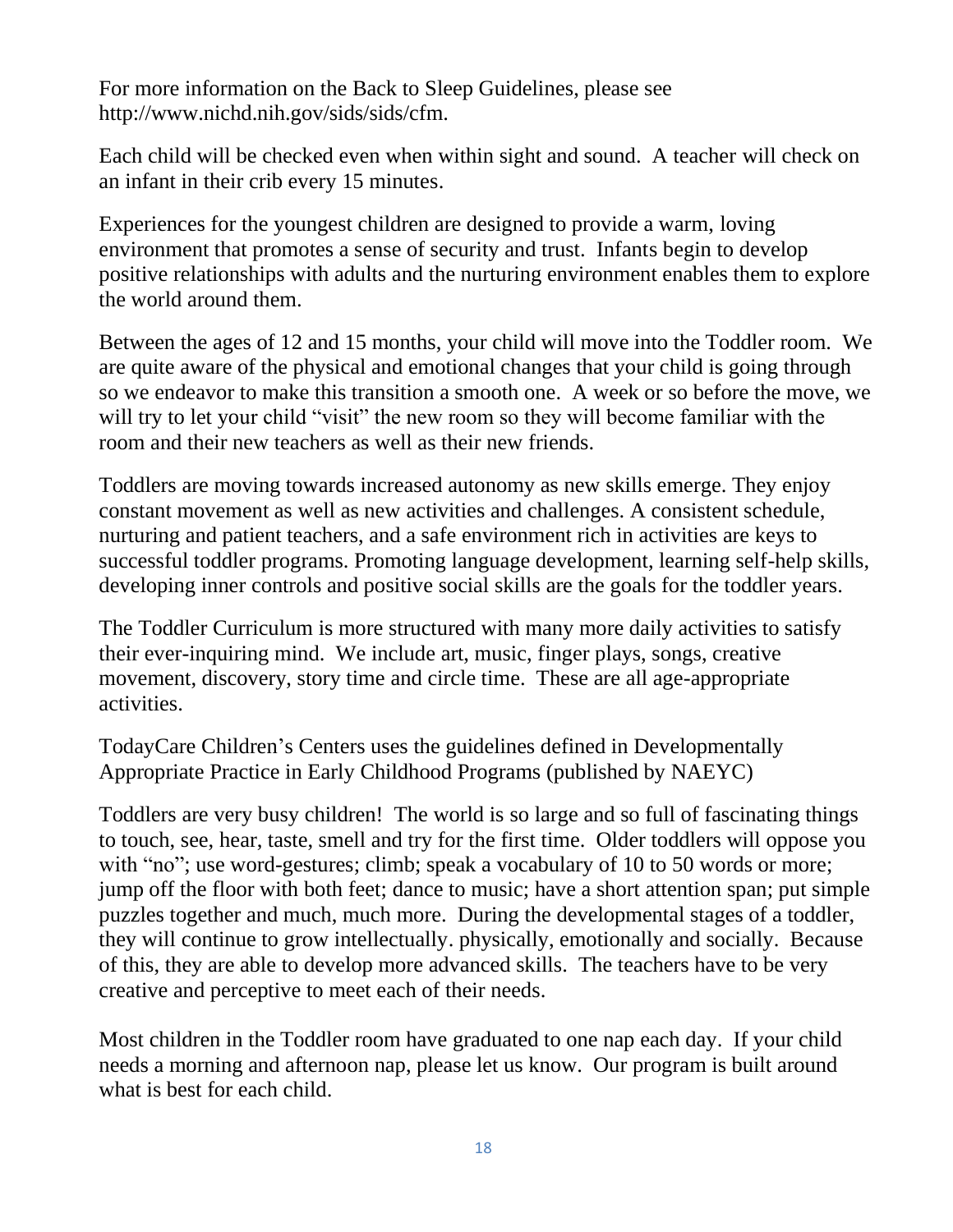The most common aggressive behavior we see is biting. This occurs for various reasons: teething, mimicking, self-assertion, cause and effect, or sensory exploration. As much as is possible, we try to prevent biting by keeping the children busy, giving plenty of individual attention, keeping frustrating situations to a minimum and redirecting inappropriate behavior.

Toddlerhood is a wonderful stage in a child's life. Every minute of the day they are ready to absorb and remember something new. They are openly loving and affectionate and a joy to be with. They will make you laugh and smile with their antics. It is a challenging but rewarding time. The Creative Curriculum for Infants and Toddlers is the basis for its infant and toddler Caregiver/teacher orientation and training program.

TodayCare Children's Centers uses the guidelines defined in **Developmentally Appropriate Practice in Early Childhood Programs** (published by NAEYC) and The Creative Curriculum for Infants and Toddlers as the basis for its infant and toddler caregiver/teacher orientation and training program.

#### Program for Preschoolers

Experiences for the older children (3-5 years) are designed to enable them to learn about themselves and the world around them. Opportunities are provided for individual and group activities in a variety of learning centers including block building, sensory play, dramatic play, art, music and storytelling. Teachers guide the development of physical, intellectual, emotional, and social skills that will help prepare your child for the future. The curriculum serves as a planning tool for teachers to use in preparing the daily experiences with their group.

During this developmental stage, children are classifying and manipulating small objects, building and acting out the life they are trying to understand. Language and new cognitive powers enable them to question and explore new worlds through books and conversation.

Throughout the day, children plan and make choices about which aspects of the learning environment to focus on and participate in small groups.

Learning centers include more complex materials and their choices reflect the child's changing interests and capabilities. An integral part of the daily routine includes opportunities to work at the writing center, computer center and other centers. Preschoolers are independent, active and eager learners. Research clearly shows that preschoolers learn best by "doing," or through interactive play in an environment that is rich in experiences and exploratory opportunities. Our primary curriculum and training tool for the preschool classroom is The Creative Curriculum**.** T h i s curriculum validates what current theory understands as appropriate practice in early childhood learning.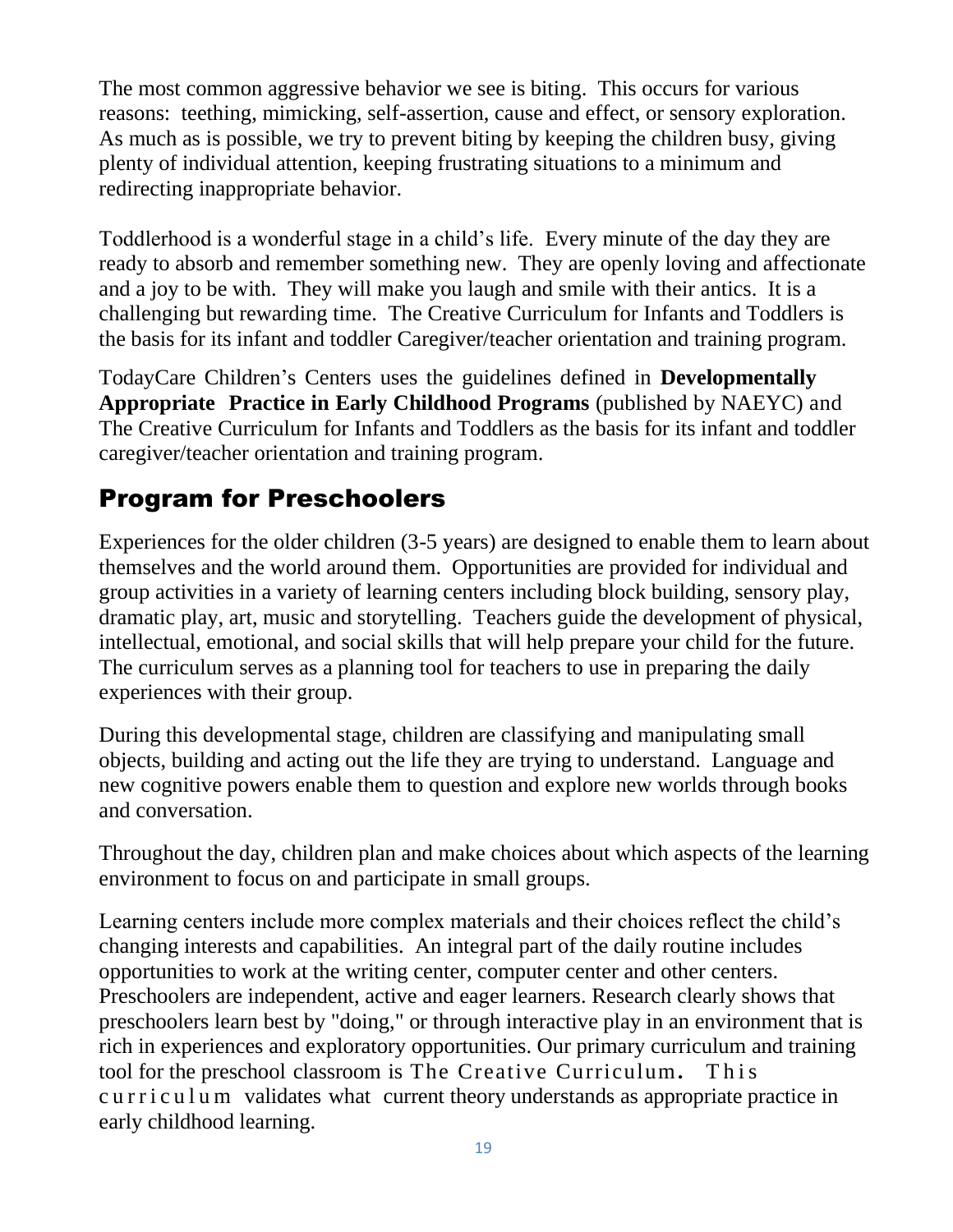Each day has a schedule that includes group times (circle time, story time, etc.) as well as center time or child choice time. Teachers are trained to look for the "teachable moments" as they move through the schedule of activities. They serve as facilitators, constantly interacting and encouraging children's interests and explorations, supporting learning through encouraging language development, mathematical reasoning, and scientific thought.

#### Positive Guidance

Young children are eager to learn about the world around them. They are trying to make sense of their experiences and to learn how to behave in this mysterious place. They strive for understanding, independence and self-control. Children learn by exploring, experimenting, testing the limits of their environment and experiencing the consequences of their behavior. In this way, they come to understand how the world works and their own limits.

Our approach to guidance and discipline is to promote a sense of independence, autonomy and self-esteem, while maintaining the control necessary for a safe and nonthreatening environment. The basis of this control is a secure, orderly, developmentally appropriate, caring environment. This atmosphere allows children to experiment and test their own behavior within clearly defined limits.

We will not subject children in our care to discipline that is severe, humiliating or frightening. We will not use sarcasm, ridiculing, or any form of coercion such as forcing a child to sit down, lie down, or stay down except when restraint is necessary to prevent a child from hurting himself or others. Under no circumstances will we use any form of physical abuse such as shaking, hitting, spanking, slapping, jerking, kicking, biting, pinching, excessive tickling and pulling of arms, hair or ears. We will not associate discipline with food, rest or toileting. Staff will not use psychological abuse or coercion when disciplining a child. Some examples of these types of punishment are: shaming, name calling, ridiculing, humiliation, sarcasm, cursing at, making threats, or frightening a child; ostracism or withholding affection or requiring a child to remain inactive for long periods of time.

When needed, staff will use a variety of methods to teach children self-control and how to express their feelings in acceptable ways. These include redirecting children to acceptable activities, using logical consequences to help children be responsible for their actions, using firm words and tones to help children understand how someone feels and modeling acceptable ways to express negative feelings.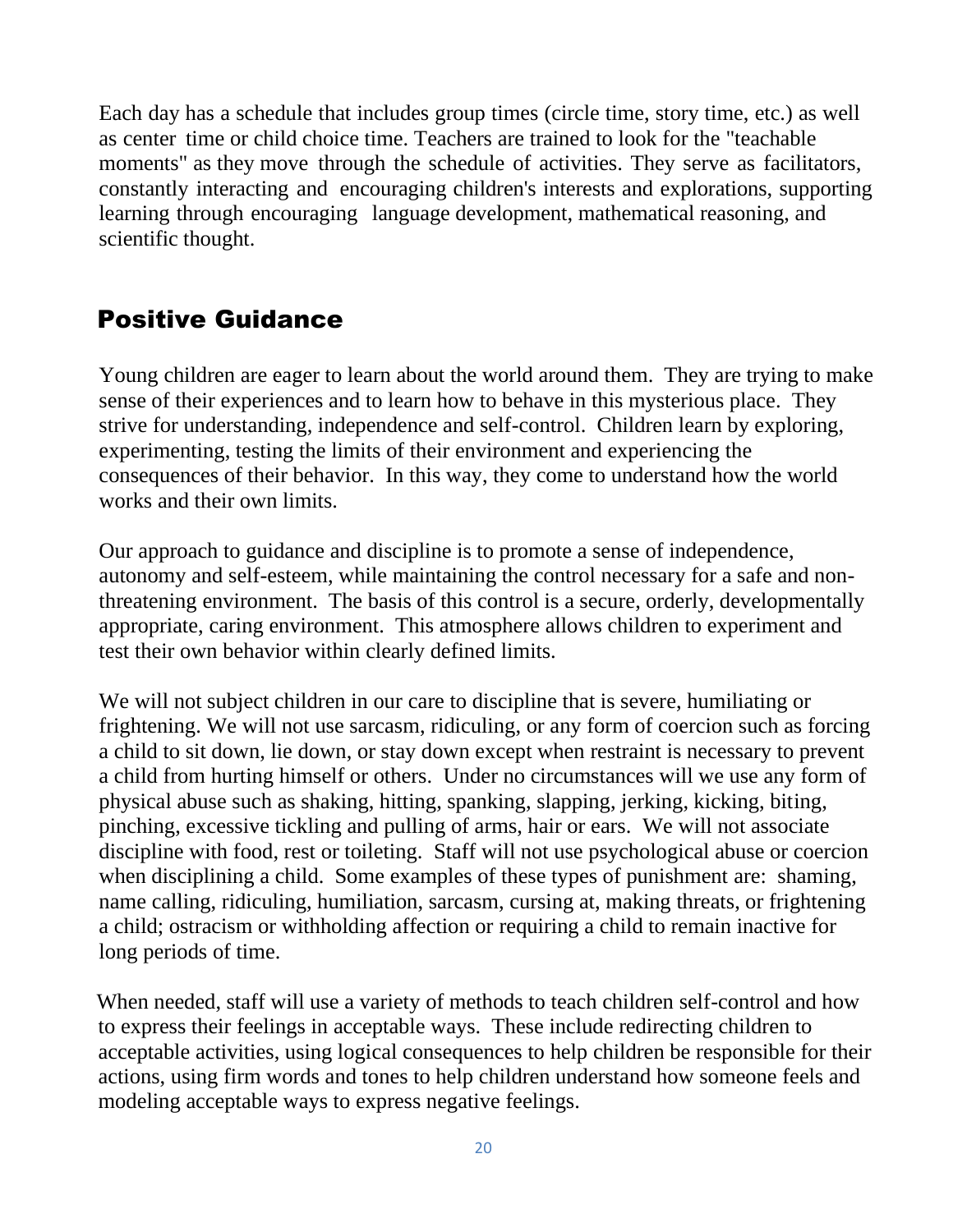TodayCare feels strongly about how children are disciplined. TodayCare's positive guidance policy is also included in the Employee Handbook and training on alternate forms of guidance are accomplished annually. When a child's ongoing challenging behavior must be addressed, we will consult with you and ask your permission to get professional help. We will work with you and professionals to develop an individualized plan to address the behavior. If that is not successful and TodayCare feels that they cannot keep your child and/or the other children in the classroom safe, we will ask you to make other arrangements for your child's care.

## **Diapering**

Parents are asked to provide diapers in bulk. Parents also must provide appropriate wipes, ointments and other needed supplies. Diapers are checked every two hours and after a child wakes up from naps.

#### Toilet Learning

Toilet learning efforts of parents are assisted and supported. Toilet learning will begin when both the parents and the teachers feel the child is ready. A child should show signs of readiness before toilet learning can begin. Independence - not cleanliness - is the central issue in teaching a child to use the toilet. For the process to work, the child must have almost complete control over it. Parents and Caregivers should do a little more than arrange the environment so that the child can use the toilet easily.

A child will show readiness in two ways:

Physical readiness is the attainment of adequate bladder capacity and control. A physically ready child is able to stay dry for two or more hours during the day, wake up dry from naps and possibly wake up dry in the morning.

Mental readiness occurs when the child understands what toilets are used for and is curious to learn more about them. Signs of mental readiness include wanting to watch people use the toilet (allow it), wanting to flush and toilet and asking questions about it.

The presence of both readiness signals defines the most opportune time for toilet learning. This critical period usually emerges between the ages of 2 and 3, give or take 6 months and lasts for about 3 months. During this phase, the child is "primed" for toilet learning skills and needs only support and encouragement from parents to be successful.

Please discuss techniques with your child's teacher so that your child can experience continuity in adult expectations in this important area.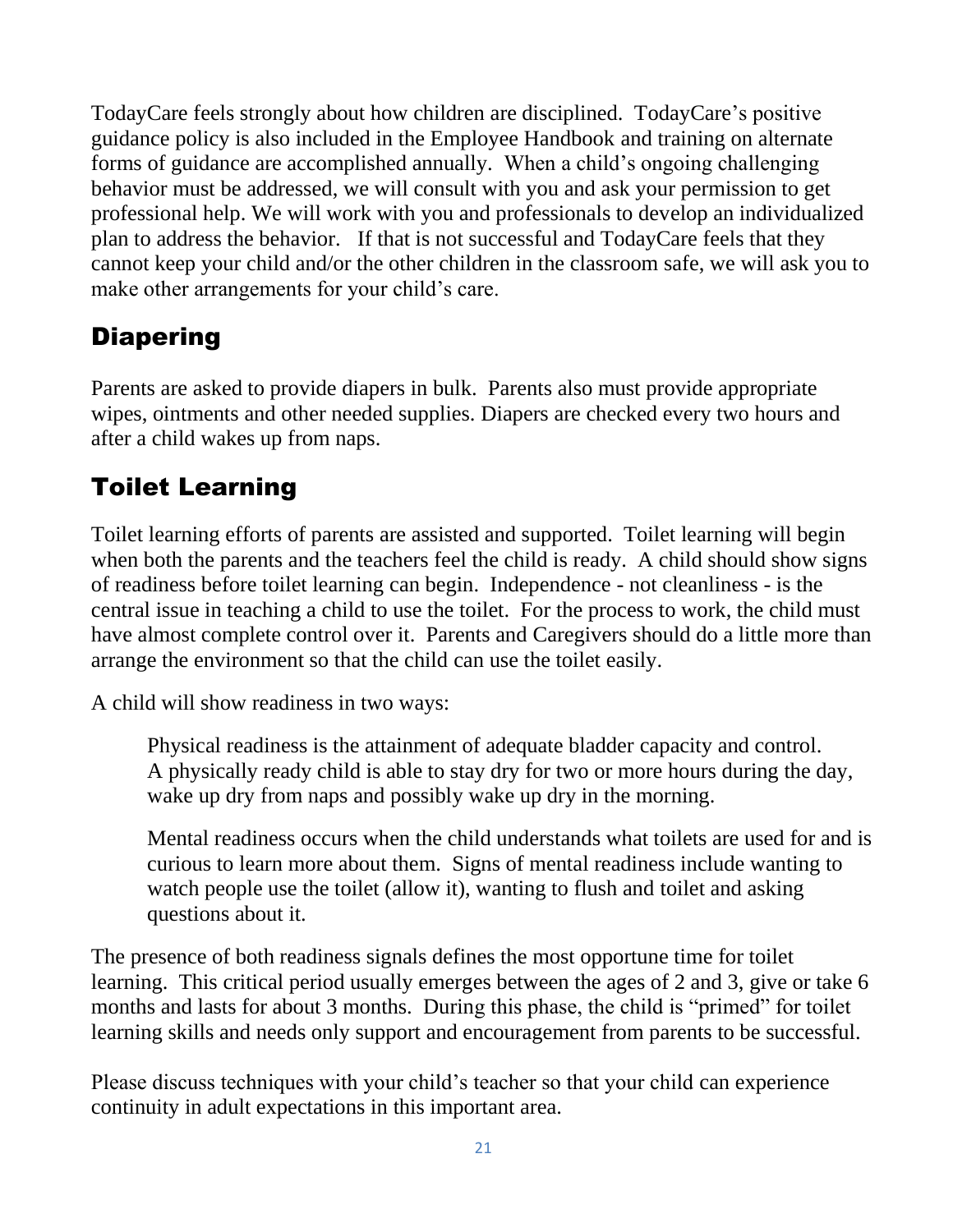#### Celebrating Holidays

Holidays are special times to celebrate and opportunities to teach the children about different traditions and cultures. Although no specific religious instruction is offered, different holidays are discussed in order to help the children understand and gain an appreciation of various traditions and cultures. Parents are encouraged to share with the staff information about the customs and celebrations that are important to them. If you do not celebrate holidays for religious reasons, please discuss these with your child's teacher. If you do not wish for your child to participate in the holiday celebrations, you always have the option of keeping your child home.

#### Special Needs Children

All children are special, with individual needs that require careful attention and flexible programming. Because labeling a child's "special needs" may have considerable implications for a child's future, it is a step taken only after much thought and professional evaluation. A child's behavior while in child care may be very different from his/her behavior in other settings. The behavior we are concerned about may be a function of the setting, the environment, staff expectations and routines or scheduling.

#### Nap Time

Licensing guidelines require a rest time for children. Your child needs to feel comfortable during naptime: therefore, he/she may bring a sleep toy from home. Please bring a sheet and blanket for naptime. These personal items must also fit into each child's individual cubby. You need to take all sleeping items home weekly to launder and return. If after a child has been on his cot for more than 30 minutes and has not gone to sleep, he/she will be offered quiet activities to do on his or her cot. Infants will be placed on their backs to sleep unless otherwise ordered by a pediatrician.

#### Field Trips

Field trips may include walking visits to special places within the campus community. Special precautions are taken to assure the safety of children on field trips. You will be notified in advance of planned field trips; parent permission is required. You may request that your child not participate. Parents are welcome to participate in field trips as their work permits. Most field trips will be brought to the center.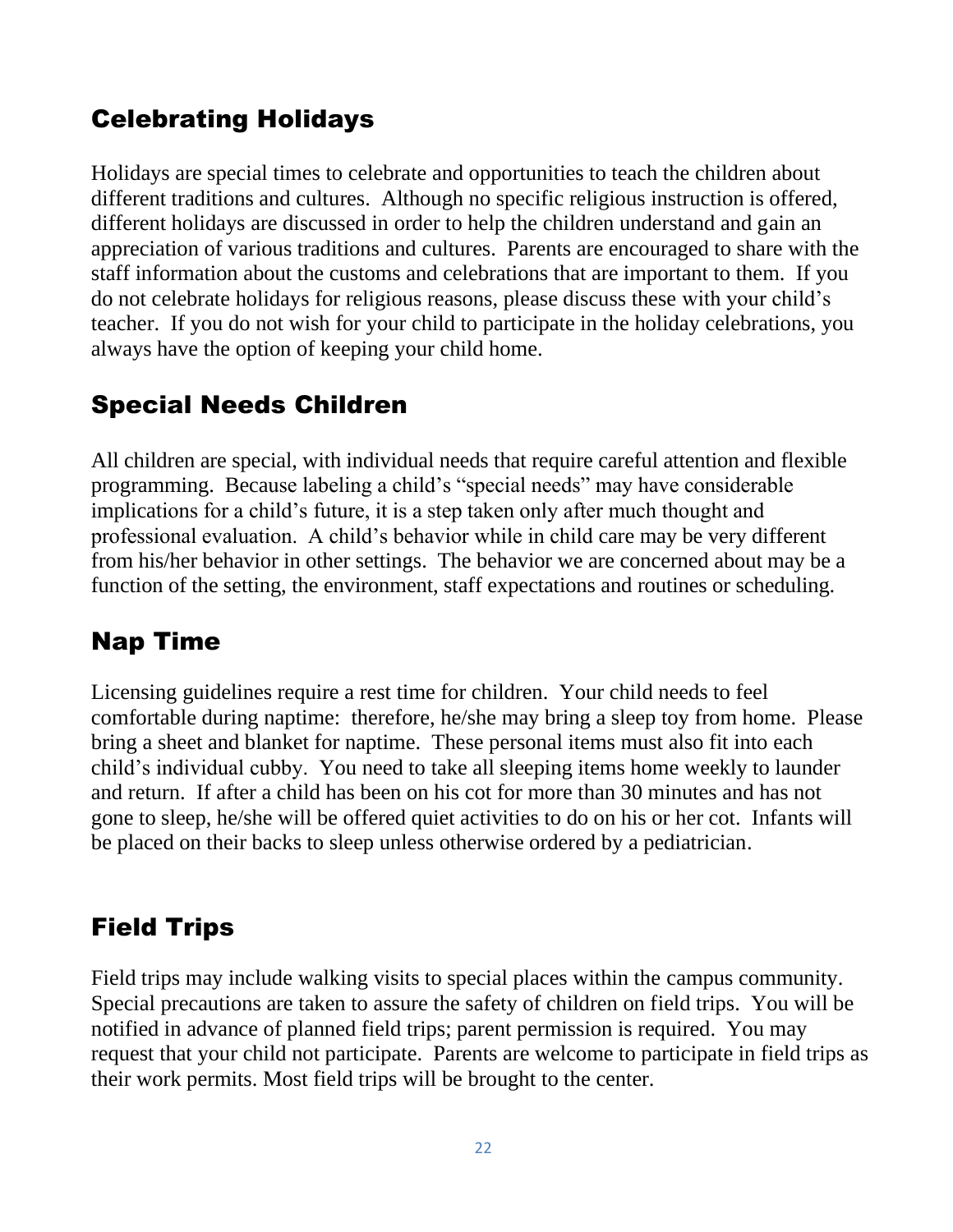# Outdoor Play

Your child's experiences on the playground are an important part of the program and his/her development. The playground is an extension of the classroom. It combines opportunities for exploration, creativity and play.

Our private playground features separate play space for younger children and older children. A wide range of riding toys for the trike path, water play, climbing structures, playhouse and a covered area for rainy days are among the playground's amenities.

Children will go outside each day as weather permits. Parents can assure their comfort by providing appropriate outdoor clothing. Due to staffing demands, children are not allowed to stay inside while their group is on the playground. Children who come to the Center will be expected to join the others in outdoor play.

#### Meals and Snacks

- Breakfast, lunch and an afternoon snack will be served daily. Times served will vary by age group.
- All food and drinks, both snacks and meal time foods, will be provided by the Center.
- If your child needs a special diet, please discuss with the Director. You will need to provide that diet from home.
- All foods brought from home should be in a container that will allow the food to remain cold and/or hot to be served. All food must be labeled and dated. We cannot heat food.
- The American Academy of Pediatricians recommends that food for children should NEVER be heated in a microwave.
- If infants arrive at the Center later than 9:00 am, they should have been fed breakfast at home.
- Toddlers and preschoolers arriving after lunch time should already have had lunch.

NAEYC standards state that curriculum should include teaching children healthy eating habits. Studies show that after eating sugar a child's immune system drops immediately, making them more susceptible to airborne germs. In order to keep all children healthy, we enforce the following nutritional guidelines. Foods should be easy to swallow.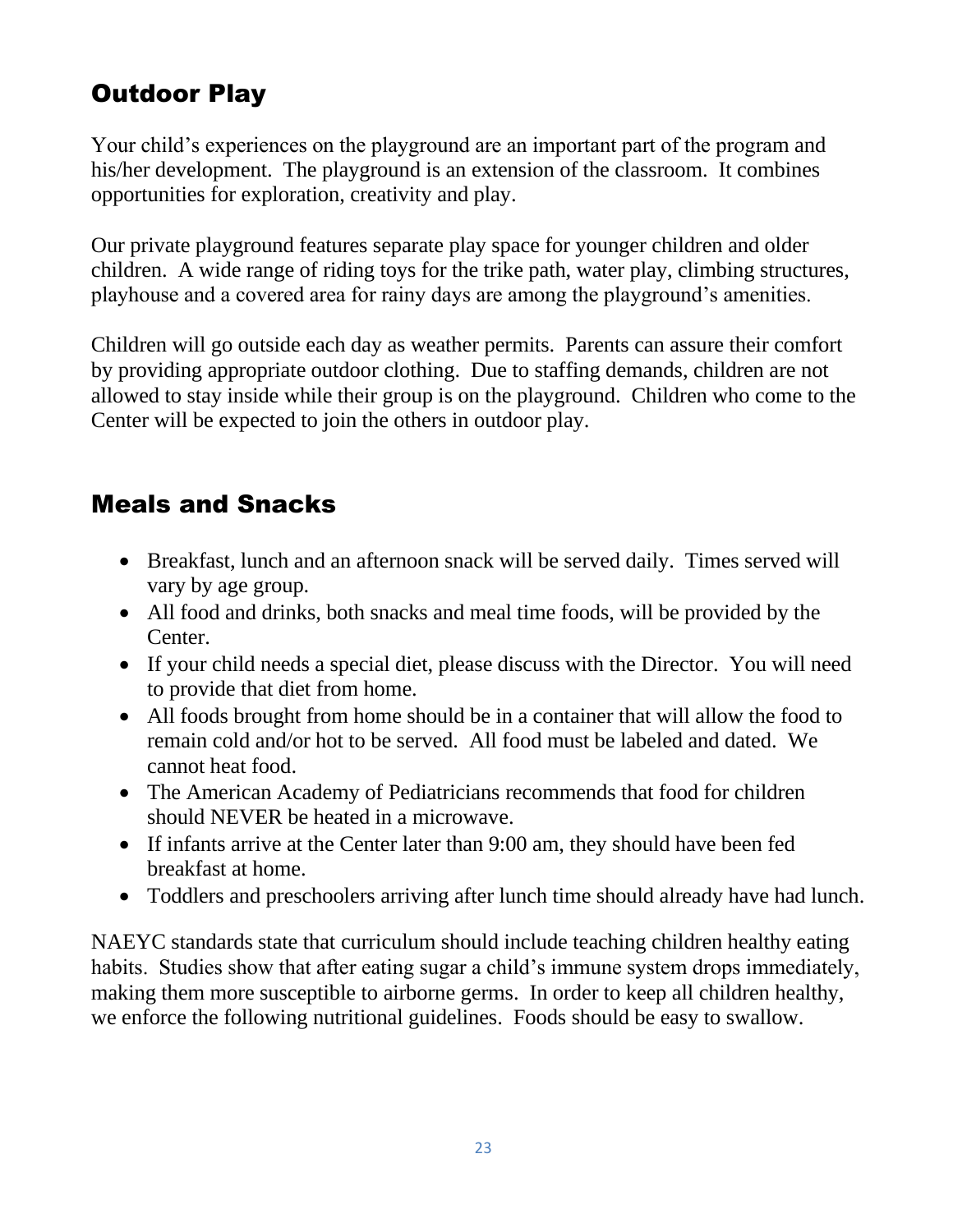Fresh/dried fruit Soda Cooked vegetables Raw Carrots and peas (under 4) Cheese slices or sticks Candy (gummy bears, hard Candy) NUT FREE granola bars Raisins (for toddlers) Variety of sliced breads More than 4 oz of juice (infant) Muffins NUTS Bagels Whole grapes Wholesome cereal (non-sugar) Hot dogs (children under 4 years) Unsweetened fruit/fruit in lite syrup Popcorn

#### Acceptable Foods Unacceptable Foods

Sugary cereals Pretzels and chips Peanut Butter Peanuts

#### *Social Security Administration is a peanut and nut free environment.*

All foods must meet Alabama licensing guidelines for childcare centers. The Center follows the SSA food safety program pertinent to serving and preparing meals.

- Leftover food which has been opened will be discarded.
- No open cans or jars may be sent for your child to the Center.
- Formula must be provided for infants not using breast milk.
- Expressed breast milk may be brought from home but must be frozen or kept cold during transit. All bottles must be prepared with the child's name on each bottle.

DUE TO SEVERE ALLERGIES, NUT PRODUCTS ARE PROHIBITED FROM OUR CENTER (For example, no peanut butter and jelly sandwiches, peanut butter and crackers, certain cereals contain nut products, granola bars, Cracker Jacks, trail mix with nuts, cookies with nuts, or nut based milk products.)

Children will be given the opportunity to brush their teeth at least once each day preferably after the lunch meal.

#### Infant Feeding

Children in the infant program are fed on demand. For children 6 weeks to 12 months, parents provide food and formula. The center can accommodate the use of frozen breast milk. Formula must be in a ready-to-feed, non-glass bottle with the child's first and last name clearly displayed. Bottle feedings do not contain solid foods unless the child's health Care provider supplies written instructions and a medical reason for this practice. Breast milk must be labeled with the date, child's first and last name. Pediatrician's diet orders must be updated regularly.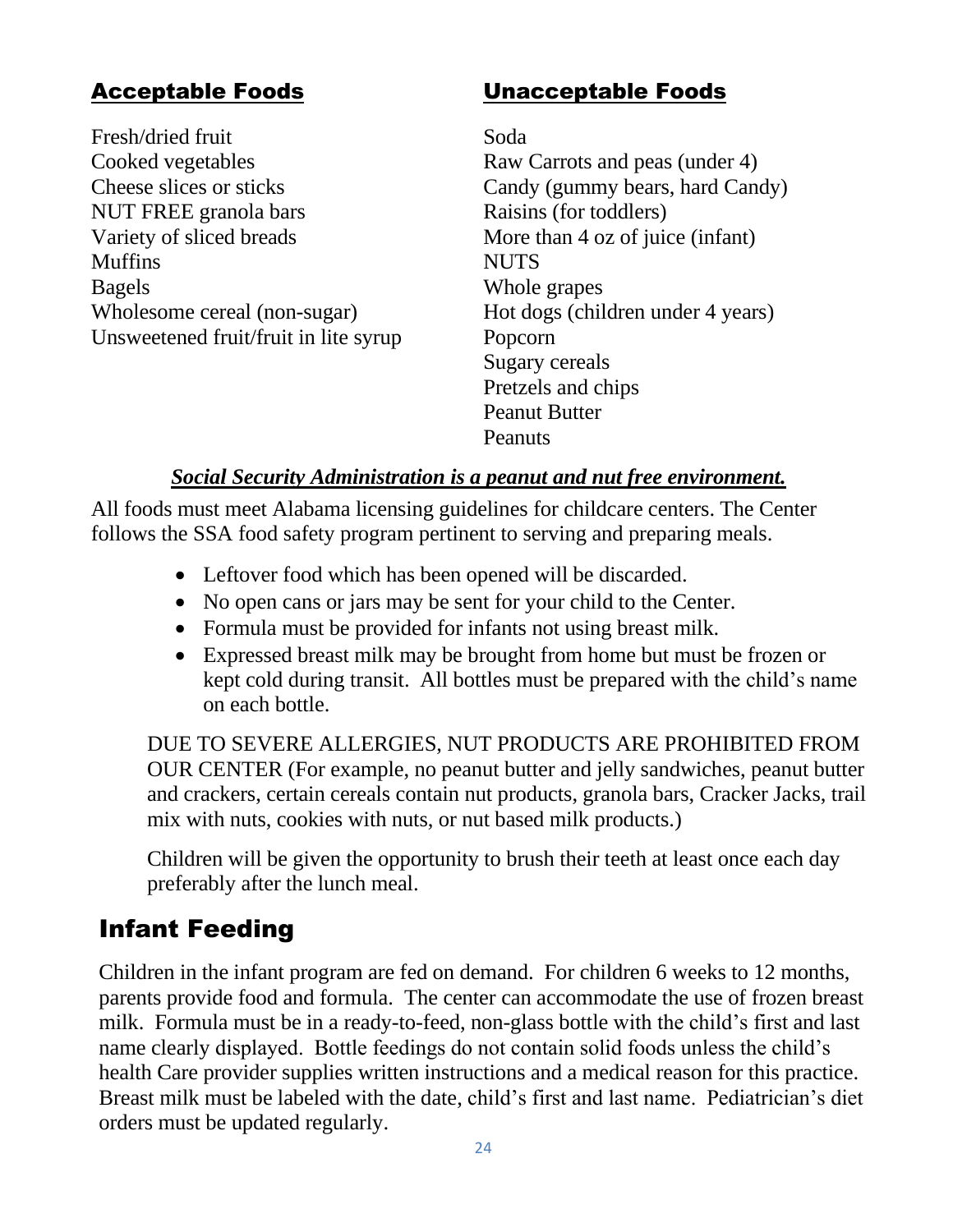#### Nursing Mothers

Nursing mothers are welcome and encouraged to come into the center to feed their child. A quiet, private area will be provided.

### Sleeping

Cribs are provided by the Center for infants (12 months and younger) and cots are provided for toddlers and preschoolers. Children lay down anytime they feel the need to rest.

## Should Parents Stay? It Depends…

Most early childhood professionals believe that a caring policy allows parents to stay as long as necessary, especially if children appear to need parental support. No optimal policy exists. Children are different and temperaments vary. Children who adapt to change well or know about school from other experiences cannot understand why a parent might stay, but are perfectly amenable to parents in the room. Other children approach new experiences with hesitation and adapt better if the parent remains. Parents offer valuable support by staying, but if they make themselves too available, children may be reluctant to relate to other children or to teachers.

Circumstances vary as well as children's temperaments. Children who have had few babysitters and whose parents rarely left them may need a more gradual separation than children with a large extended family or a history of multiple caregivers.

# Saying Good bye the First Day

At some point, parents must leave. Saying good bye to your child builds trust. Repeated goodbyes strengthen children's beliefs that parents will come back. If children know that a parent is leaving, they will be better prepared to begin their day.

# OPERATIONAL POLICIES

#### Days and Hours of Operation

The Center is open Monday through Friday. Our typical hours of operation are 6:30 am until 6:00 pm. Please plan to have your child in their designated classroom at the time of day that you specified in their reservation.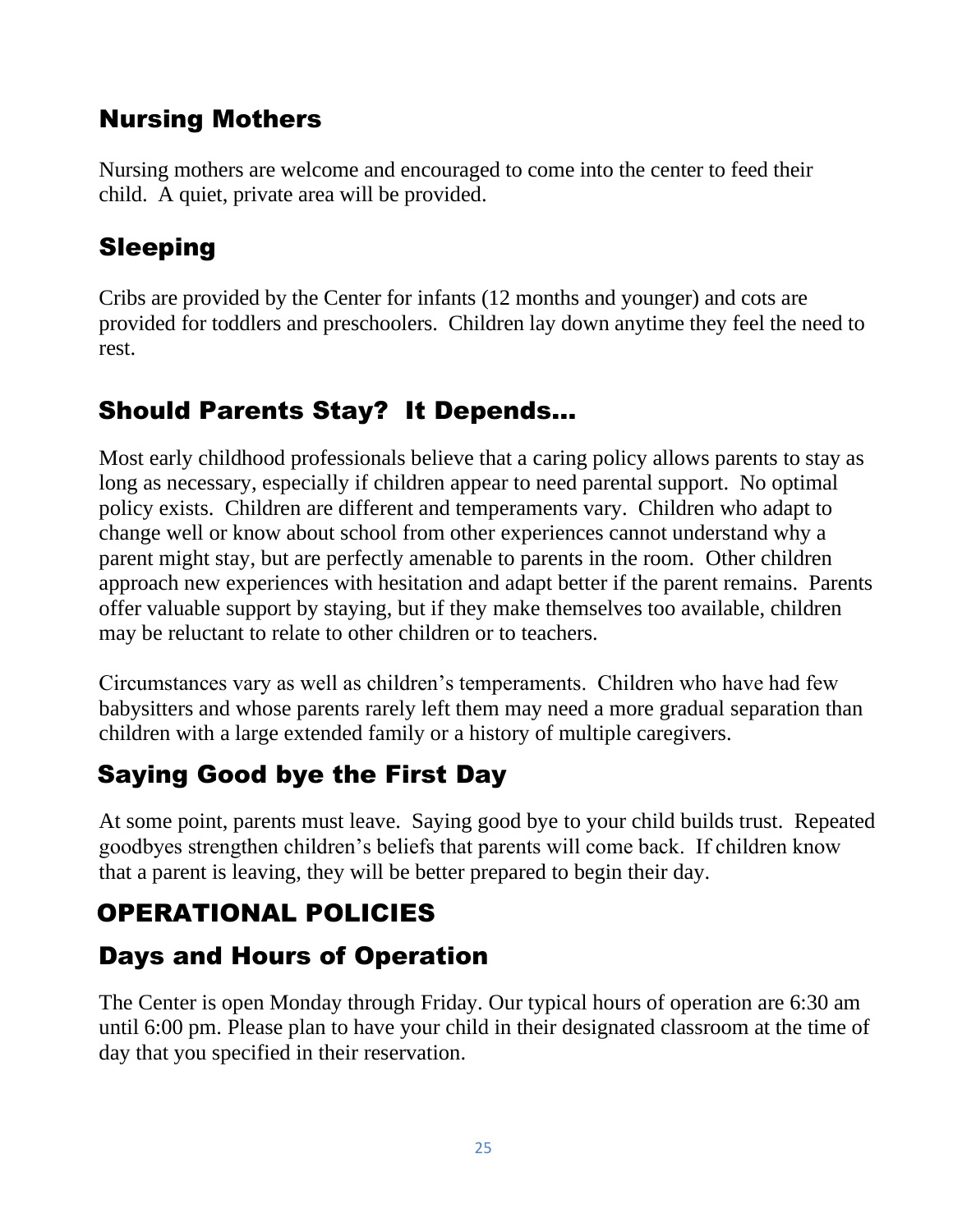For your child's safety and to provide an opportunity for your child's teacher to talk with you, please escort your child to his/her classroom. Social Security Administration is a secured environment.

The center is closed on the following holidays:

New Year's Day Martin Luther King's Birthday Presidents Birthday Memorial Day Independence Day Labor Day Columbus Day Veterans Day Thanksgiving Day Christmas Day

For your child's protection, only persons authorized by the parent are permitted to take a child from the Center. Parents must list names of anyone who might pick up the child on the Enrollment Application, Release Authorization Form and the Child's Emergency Information. If the adult picking up your child is unfamiliar to staff, the adult will be required to show his/her photo ID for identification. Whenever an adult takes a child from the Center, he/she must sign out in the sign-in/out book in the lobby. It is extremely important that you maintain current information on all of your child's records and emergency information. Please be sure to notify the Center Director of any changes immediately. This includes a change of telephone numbers as well. A special word on picking up your child later than expected: It can be difficult for young children to stay at the Center longer than they are used to. Please notify the Center if, due to an emergency, you are unable to arrive on time. The teacher can then tell your child that you will be late.

#### Withdrawal and Disenrollment

Your right to withdraw a child from the Center will be respected. However, you will be required to provide a 30-day written notice of intent to withdraw if you are a full-time or part-time enrollee. You will be charged your regular tuition for that period whether your child is in attendance or not.

Parents may pay their tuition bi-weekly or monthly via payroll deduction and/or through the Tuition Express App.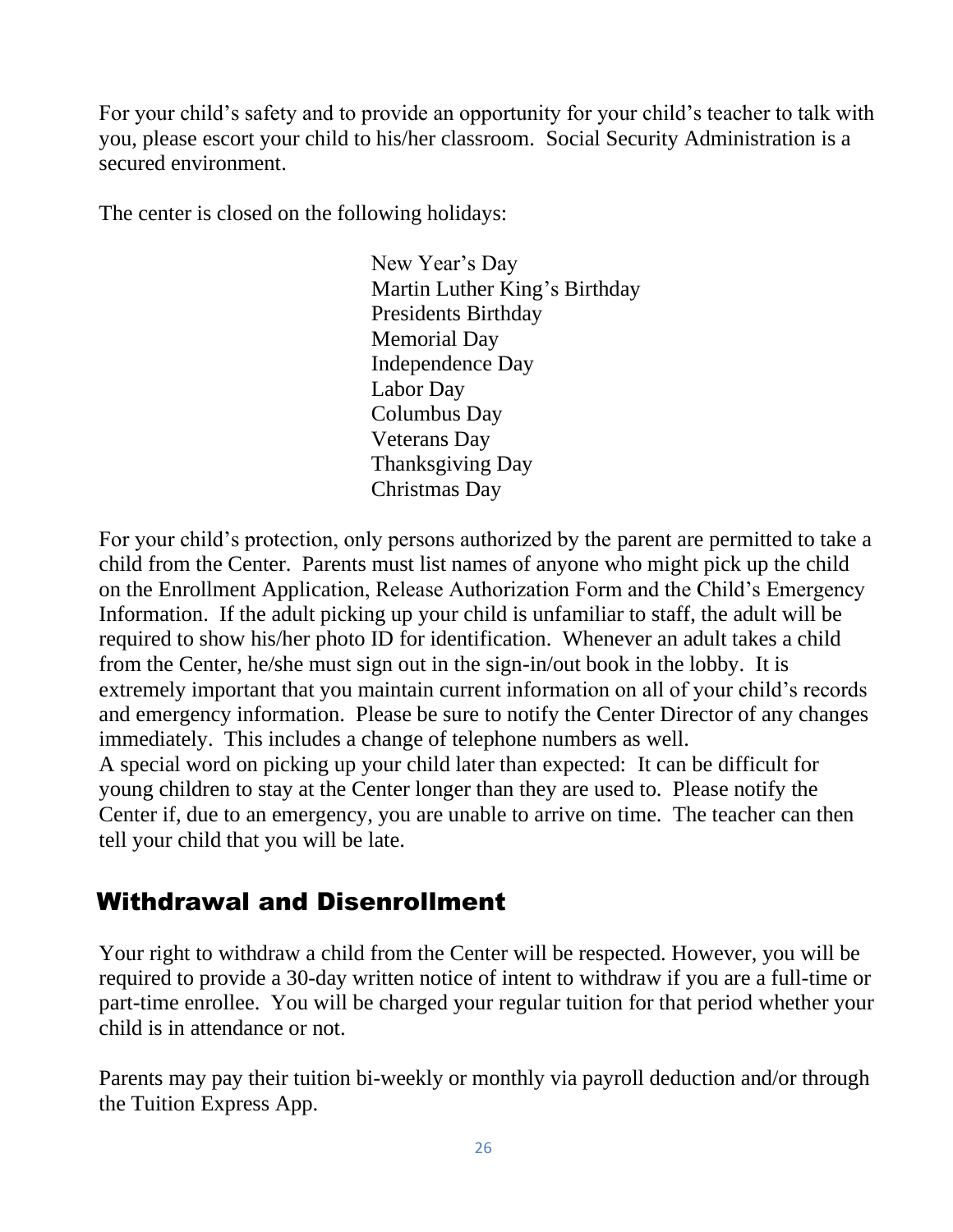#### Termination of ChildCare

The Center may require parents to withdraw their child when:

- Parents abuse the policies and procedures of the center; ie, failure to pick up a sick child within 1 hour of the time notified; negligence in updating medical records, or failure to pay all tuition and late fees promptly.
- Child's physician recommends withdrawal.
- Parents are unwilling to cooperate with center staff in the best interest of the child as determined by the management team.
- After repeated attempts to correct inappropriate behavior, a child continues to disrupt the learning process of the group and/or poses a risk of harm to self or others.
- Child purposely and maliciously hurts another child and/or damages the property of the Center.
- Child is verbally abusive including repeated use of inappropriate and offensive language.
- Other circumstances deemed inappropriate by Center management team.

If withdrawal is deemed necessary due to one of the reasons listed above, the center will provide parents with as much notice as possible (one week) unless child poses a risk to himself and has a history of harm to children in the group.

When a Social Security employee leaves employment with the Social Security Administration, they must immediately begin paying the non-federal employee rate.

#### Risk Management

Every effort is made to provide a safe and secure environment for children. The entrances are locked and monitored from the Center office. Unauthorized persons will not be admitted. The Center has a central phone/intercom system as well as central fire alarm and sprinkler systems. Evacuation routes are posted throughout the Center.

All staff are trained in Pediatric First Aid, CPR and emergency procedures. The Center Director is responsible for risk management, including periodic inspections and training of staff. Parents are encouraged to identify and discuss with the Center Director any perceived risks to a child's health or safety.

# **Staffing**

The Center staff are trained and dedicated early childhood professionals. They exceed the education and experience requirements of the Alabama Child Care Licensing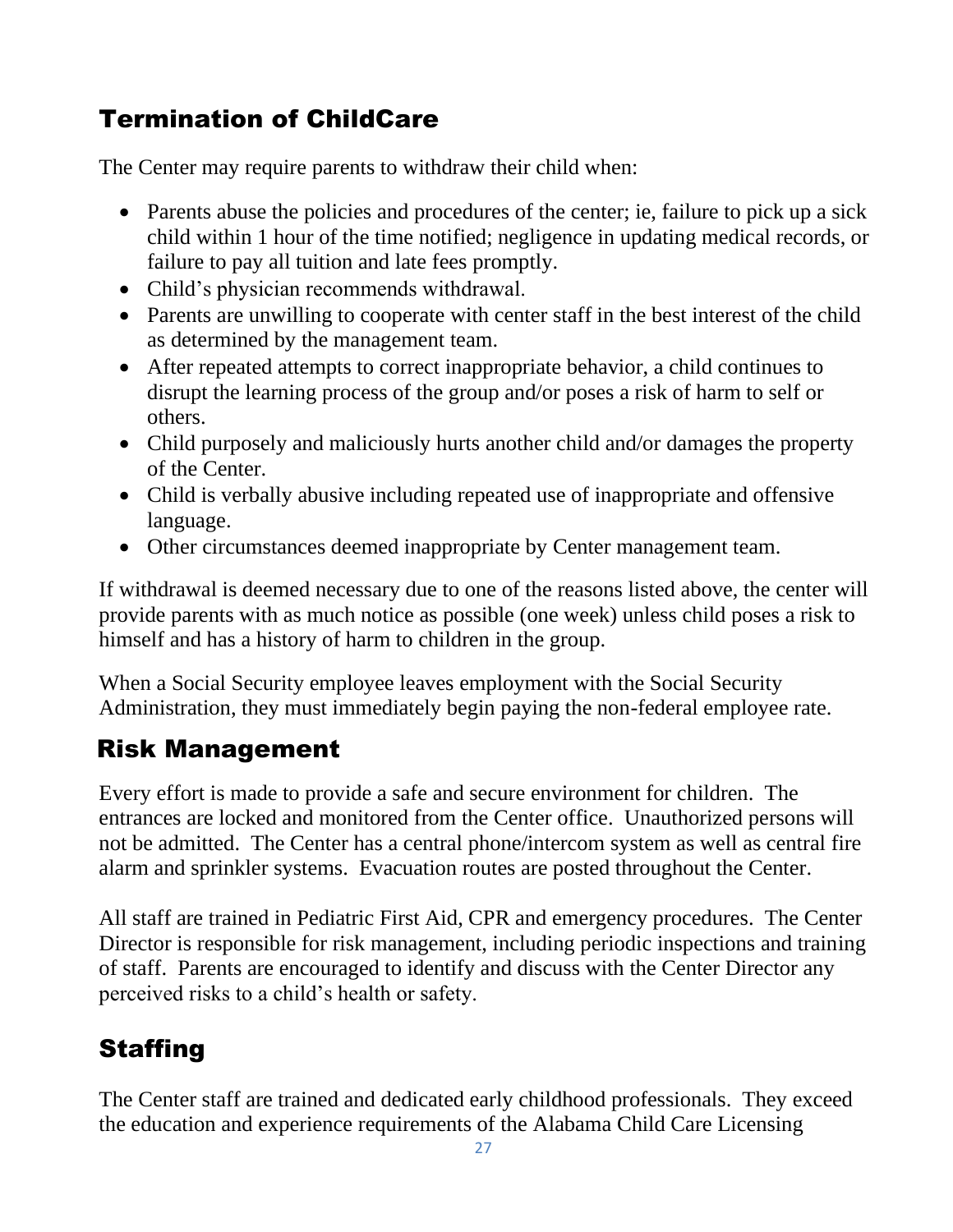regulations. The high quality of the staff is a benefit to you and your child. The results are the positive development of your child and the increase in your ability to focus on your work. We encourage you to treat your child's teacher and the rest of the Center staff with dignity and respect. They are early childhood professionals with whom you have entrusted the care of your child.

The following are the **teacher: child** ratios and **group sizes** which will be followed.

| <b>Teacher/Child</b><br><b>Ratio Group</b> | Age                              | <b>Teacher/Child</b><br><b>Ratio</b> | <b>Group Size</b> | Total spaces<br>In each<br><b>Classroom</b> |
|--------------------------------------------|----------------------------------|--------------------------------------|-------------------|---------------------------------------------|
|                                            |                                  |                                      |                   |                                             |
| Infant                                     | 6 wks-l yr                       | l :4                                 |                   |                                             |
| Young Toddler                              | $1-2$ yrs                        | l:5                                  |                   | Ю                                           |
| Older Toddler                              | $2 - 3$<br><b>V<sub>rs</sub></b> | l :6                                 |                   | ∣າ                                          |
| Young Preschool                            | <b>vrs</b>                       | 1:9                                  | 18                | 8                                           |
| <b>Older Preschool</b>                     | <b>V<sub>rs</sub></b>            | $\cdot$ .                            |                   |                                             |
|                                            |                                  |                                      |                   |                                             |

#### Cooperating with Regulatory Agencies

The Alabama Department of Human Resources licenses TodayCare Children's Centers/Social Security Administration Child Development Center. The Center meets and/or exceeds state standards. The license is clearly displayed at the Center. All Center staff are mandated to report any suspected cases of child abuse or neglect to the Alabama Department of Human Resources Child Care Services Division.

# Child Custody

Legal decisions regarding issues of child custody will be respected. In fairness to parents and children, documentation of the rights of each parent is required in order to restrict visitations when necessary. Please be advised that the Center cannot refuse to release a child to the child's parent or legal guardian without a court order or legal document restricting or denying that person of such right.

#### Chronic Medical Conditions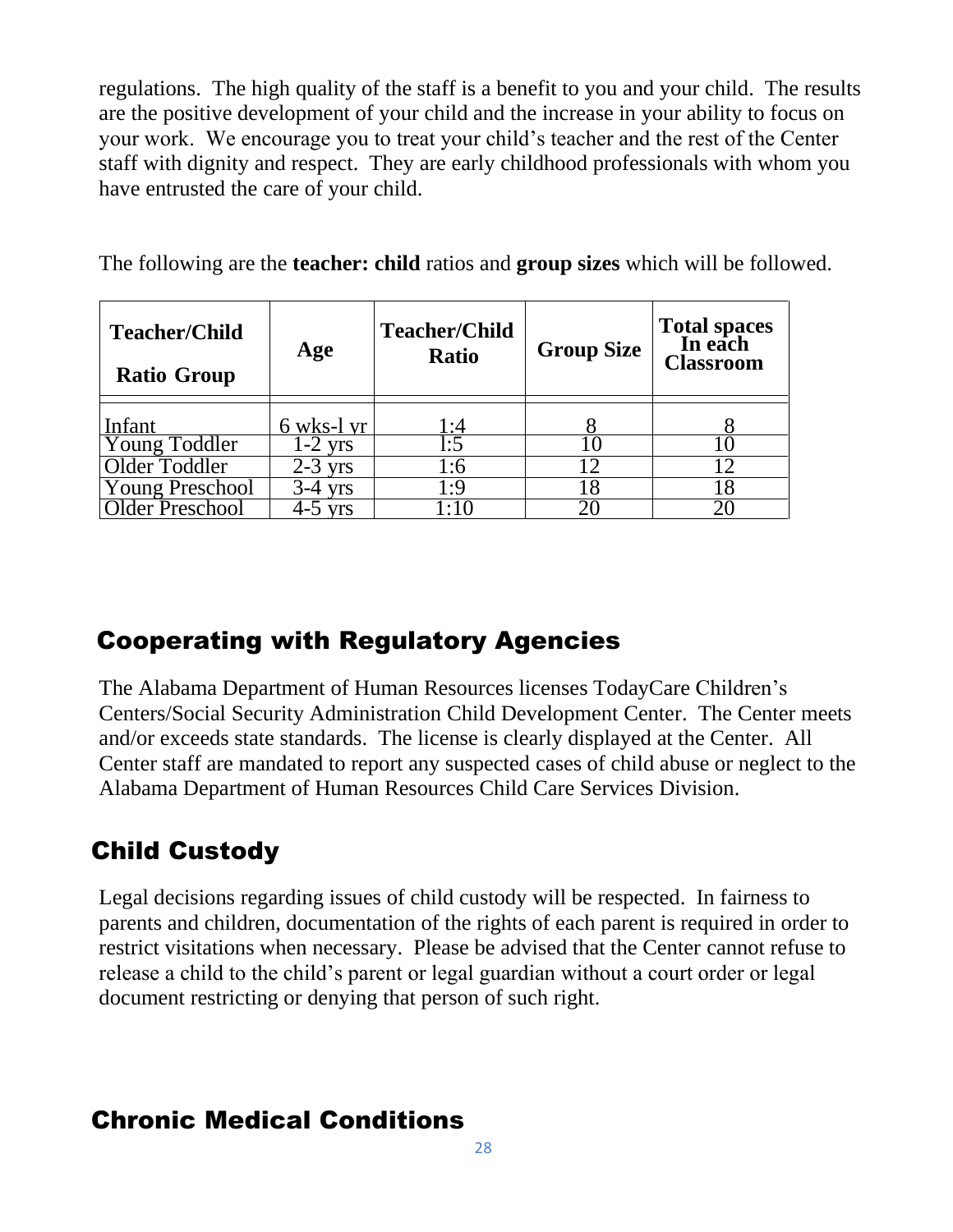Children with pre-existing medical conditions will be evaluated for admission on an individual basis. After admission, documentation of regular medical follow-up will be required. Children with chronic asthma will be allowed to remain in the Center if there is no "whistling" and/or difficulty breathing and the child is not running a fever.

#### Immunizations

All children are required to be immunized according to the State of Alabama Licensing Regulations. On the child's first day of attendance, each child from two (2) months to enrolled in Kindergarten shall have a valid State of Alabama Certificate of Immunizations on file in the center, unless one of the following is on file in the center:

A valid State of Alabama Certificate of Medical Exemption Or A valid Alabama Certificate of Religious Exemption.

Each child's Certificate of Immunization shall be updated according to the expiration date indicated on the certificate.

You may elect to not have your child immunized based on either medical or religious reasons. The forms listed above can be attained at your local Health Department.

Any under immunized child will be excluded from care in the event that a vaccinepreventable disease to which children are susceptible occurs in the program.

#### Medications

Often medicine can be prescribed for morning and evening doses versus several times per day, thereby avoiding the need to administer medication at the Center. We prefer that you discuss this with your pediatrician and make arrangements accordingly if possible.

However, if necessary, management can administer medicine under the following guidelines:

- Medication will be administered one time per day per child only. Medicine will be given as your physician prescribes and will be administered by the Center Director and/or Assistant Director. Please ask your physician to prescribe medication accordingly.
- We cannot administer any type of medication without a physician's current prescription (or written prescription approval by health personnel for non-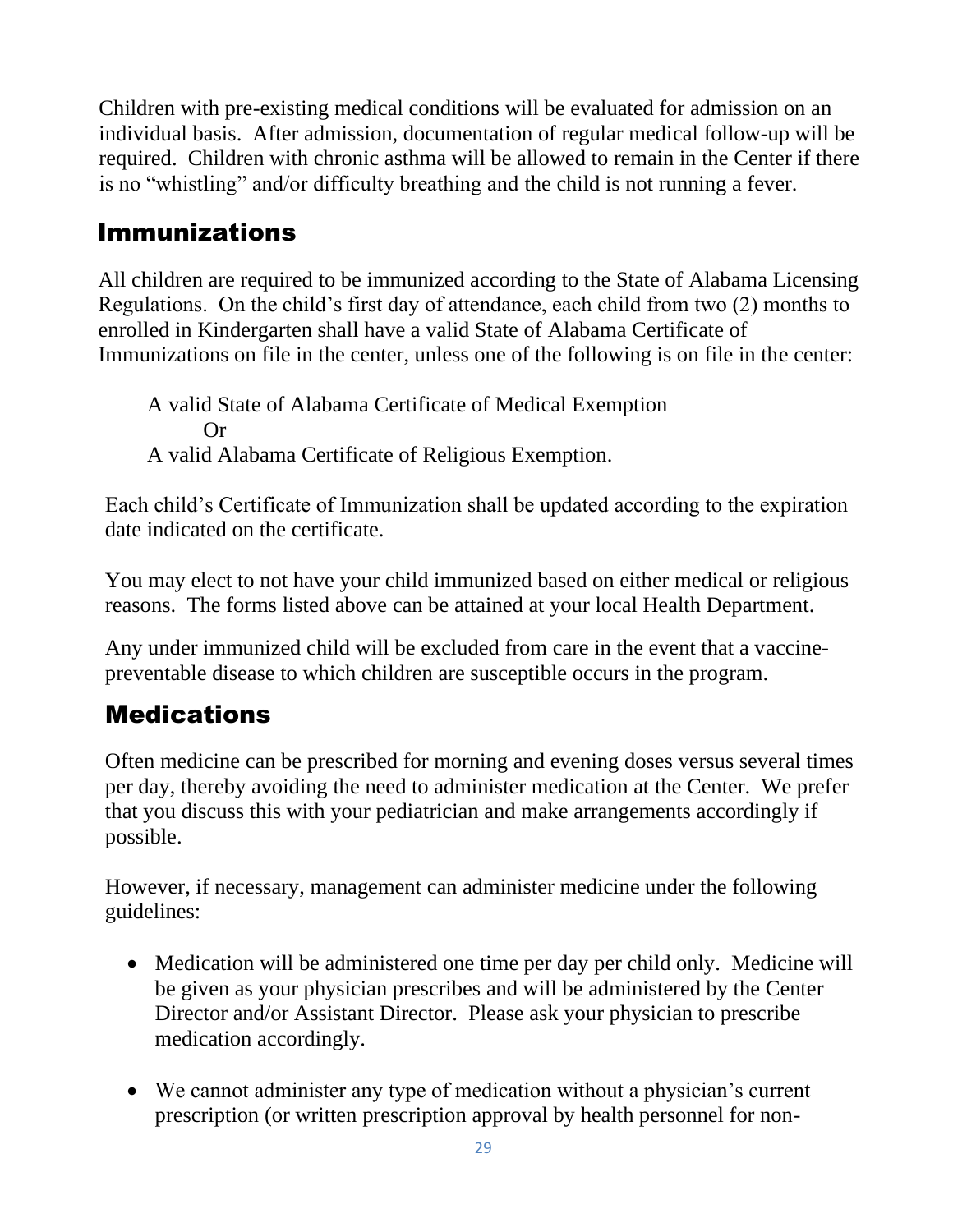prescription drugs with specific dosage) and a signed Medication Authorization form to be completed by the parent. Forms are available in the office.

- Medication must be provided in the original container and labeled with the child's name, date, directions and physician's name. The Center will not administer medication after the expiration date nor will we administer medication to a child that was prescribed for another child. A member of the management team must log the medication into the Medication Log Book.
- Never leave medication in your child's diaper bag or backpack. All medication must be left with Center Management. Medication left at the center is kept in a locked container. If medication requires refrigeration, it is kept in a lock container in the medication refrigerator. If medication is not to stay at the center, it is the parent's responsibility to remember to take medications home with the child at pick up time. Medication which is required for extreme allergic reactions will be kept in the classroom in a locked container.
- Upon enrollment please discuss any allergies/medical conditions your child has with center management and note them in "allergy/medical conditions list" section of the enrollment form. It is the parents' responsibility to keep us informed of changes in their child's health. Any medications your child may need upon an allergic reaction will be stored in a labeled container in the office.
- The application of diaper rash ointment and sunscreen requires that a medication form be filled out by the parent.

#### Illness and Injury

Parents will be notified immediately if their child becomes ill at the Center. Parents shall remove children from the Center within one hour after notification. Please be sure all emergency numbers are up to date at all times.

Children exhibiting signs of illness listed below should remain at home. The following are indications of illness that will necessitate removal from the center:

- Unusual drowsiness or severe lethargy
- Extreme fussiness
- **•** Persistent or excessive crying
- **Exerce** wheezing
- Uncontrolled coughing
- Rapid or labored breathing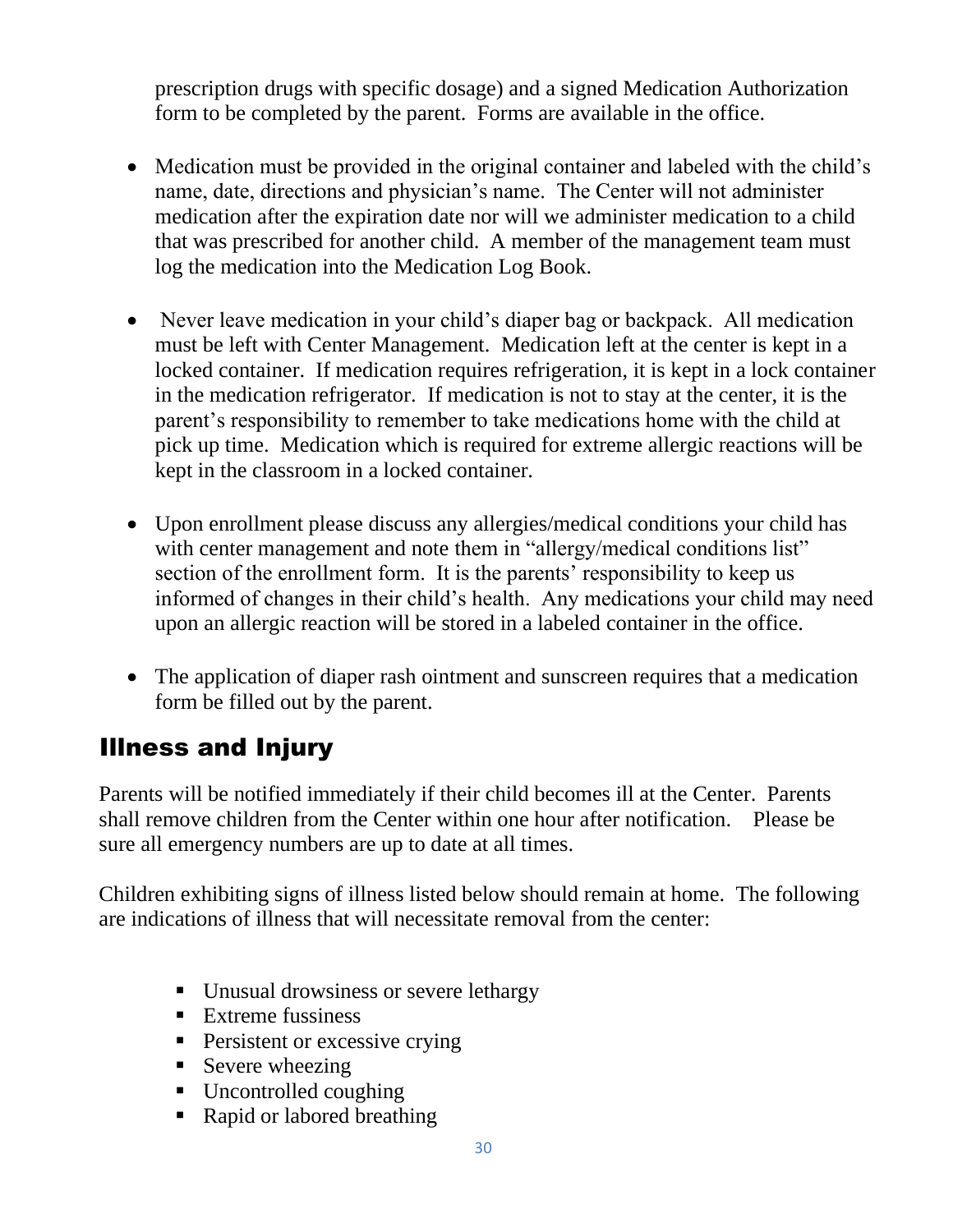- Asthmatic with upper respiratory infection and coughing that are interfering with the child's ability to learn.
- Unable to play
- Complaining of severe pain
- Yellowing of the eyes or skin
- Undiagnosed rash
- Fever above 100.4 degrees
- Vomiting with two or more episodes within one day
- Diarrhea of 2 abnormally loose stools within 1 hour period
- Severe cold with coughing, sneezing, and/or thick nose drainage

If the parent or guardian cannot be reached, an emergency contact person, designated by you, will be called. Your child will be transported to the closest hospital if required due to a severe illness or injury. In extreme emergencies, immediate treatment will be administered as determined by emergency medical personnel. You will be responsible for payment of any medical fees incurred.

Parents are required to inform the Center of reportable communicative diseases. We will notify public health authorities, as well as parents of other children who may have been exposed to your child. Your family's identity will be kept confidential.

#### Health Consultation

All policies and procedures adopted by the Center are reviewed and approved by our Director of Medical Affairs. Social Security Administration works in tandem with pediatricians, pediatric sub-specialists, and Alabama Department of Child Care Licensing.

All children will have access to annual screenings for vision, hearing and a developmental screening that evaluates language, cognitive, gross motor, fine motor, and social and emotional development.

#### Waiting List

When the Center reaches maximum capacity enrollment for any age group, we will implement a waiting list. Applications for enrollment will be placed in the order that they were received.

Priority for enrollment will be given to siblings of children already enrolled in the Center.

When a space becomes available, the Center will notify you, after which you will have 48 hours to complete enrollment. If you cannot complete enrollment within 48 hours,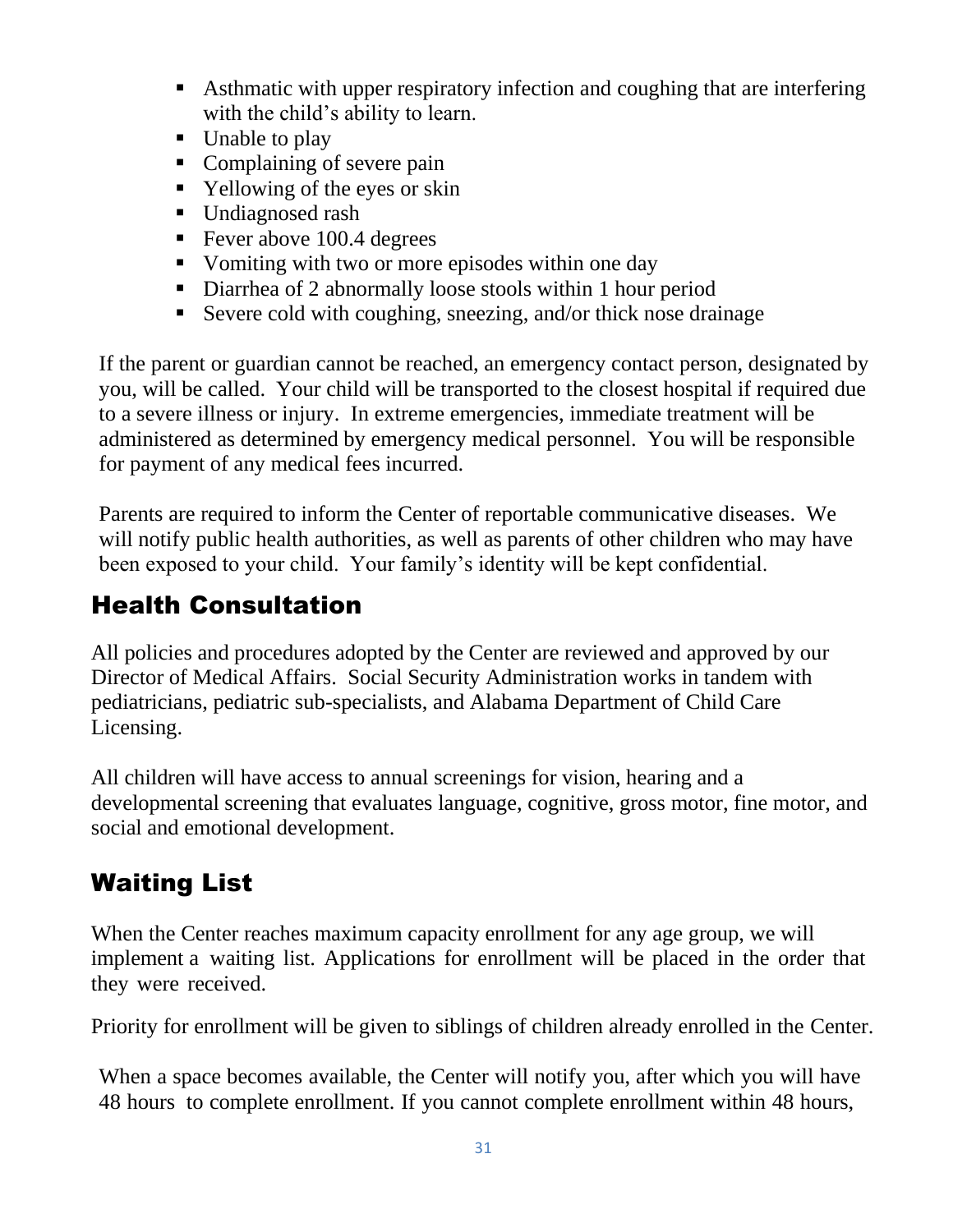you may opt to pay the appropriate weekly tuition rate to guarantee the space. If you decline an offer of enrollment, you will be moved to the end of the waiting list. If you decline a second time you will be removed from the list and another enrollment application with a new inquiry date will be required if you are still interested in enrolling your child at another date.

#### Sibling Discount

Parents with more than one child enrolled in the Center will receive a sibling discount of 5% for each additional child enrolled based on the tuition for the oldest child. Only children enrolled in regularly scheduled full time care will receive the sibling discount.

#### Tax Statements

Each year we provide a statement of the amount you paid the previous year for child care. This is a free service to our clients whose accounts are current. Any delinquent accounts will be gladly accommodated as soon as your account is current. We are required by the Internal Revenue Service to provide you with our name and federal identification number. These are posted in the front office lobby.

#### Safety and Emergency Procedures

We do everything possible to minimize accidents through various safety programs, facility inspections, routine maintenance and consistent policies and procedures. We will provide you with written documentation in the event your child is injured while in the Center's care.

Emergency drills for evacuation and severe weather are conducted monthly and plans are posted in each classroom of the Center. In the event of a sudden storm or emergency that prevents you from getting to the Center, we are prepared to care for the children for extended periods. In the unlikely event the Center is damaged and declared unsafe, you will be contacted immediately and evacuation plans will be put in place to enlist the appropriate professional authorities (fire, police, medical) and move the children to safety where they will await your immediate arrival.

#### Recommended Dress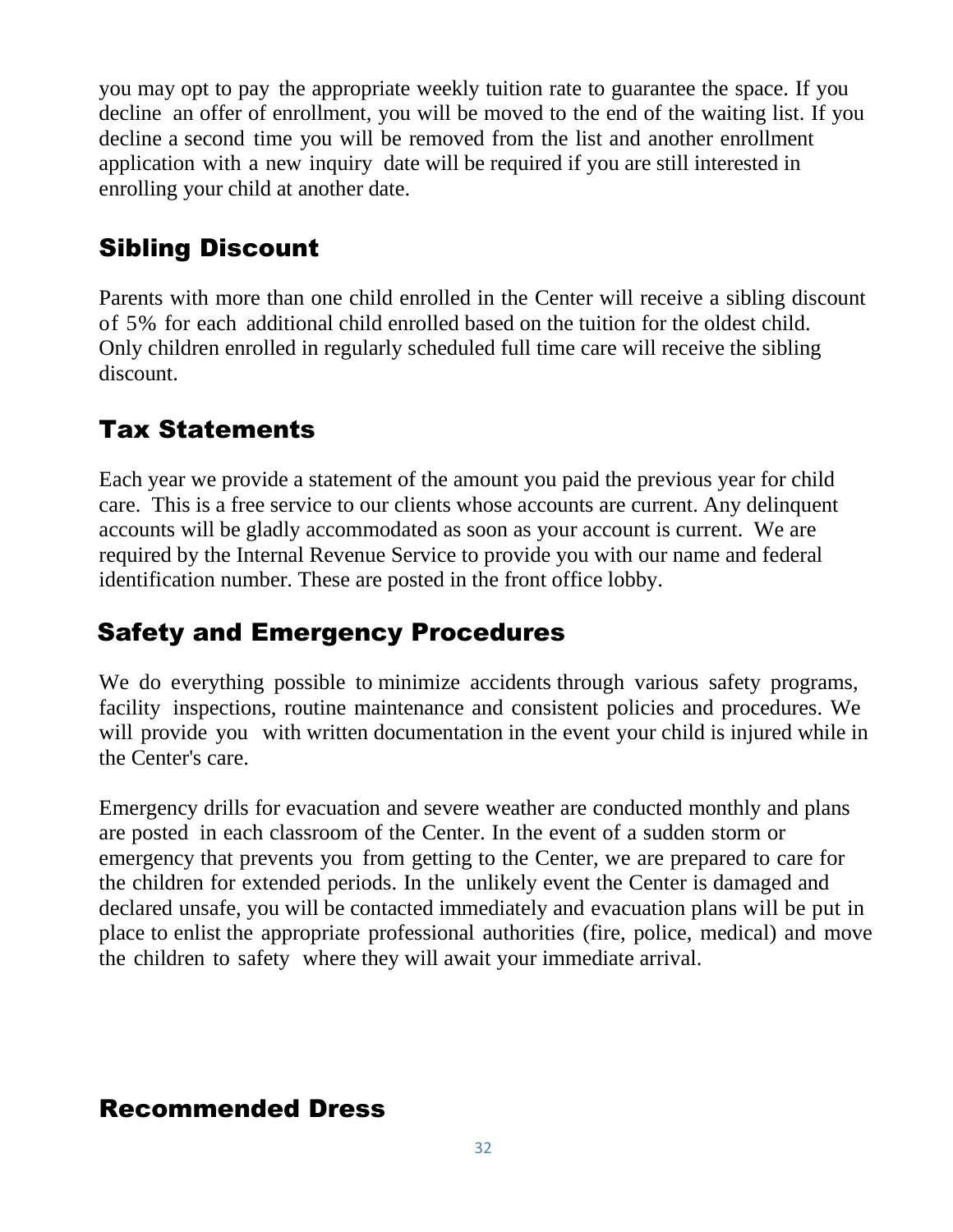Busy, creative, learning and play can be messy regardless of the age of the child. We use washable paints and smocks to cover clothing, but we cannot guarantee spills and stains will be avoided. Please dress your child in clothing that is washable, durable and labeled with permanent marker. If you notify us when you have a special appointment after the child care day, the teacher will be happy to change your child prior to pick up.

Closed toed shoes must be worn in school. For your child's safety, we recommend sturdy shoes, such as tennis shoes. Thongs, sandals, clogs, jellies or smooth soled shoes are not permitted. Water shoes may be brought for "water play days." Teachers will assist children in changing into these for the water experience.

#### Drawstring Jewelry, and other articles hung around the neck

Children are not permitted to wear any shirts, jackets, sweatshirts, jewelry or article that is tied around the neck. It is the parent's responsibility to ensure compliance with this safety policy by sending children to the Center with appropriate clothing. Hooded drawstring clothing presents a major safety hazard for children. The cord can become caught while a child is climbing, sliding or engaged in other active play and result in choking or other serious injury. The same risk is associated with necklaces, lockets, keys or other articles hung around the neck.

#### Your Child's First Day

#### What to Bring:

There are a number of things you should bring with your child to the Center. Be sure to label everything with a permanent marker.

These should include:

- Two complete changes of clothes labeled with the child's name (this is needed for all ages) preferably folded and sealed in a gallon sized zip-lock plastic bag. The SSA Birmingham Child Development Center is not responsible for any lost and/or stolen items.
- Breakfast, lunch and afternoon snacks will be served depending on the hours of care. Any foods that you provide should be in a container that will keep it hot or cold. We do not have the resources to warm or refrigerate food except for infant foods.